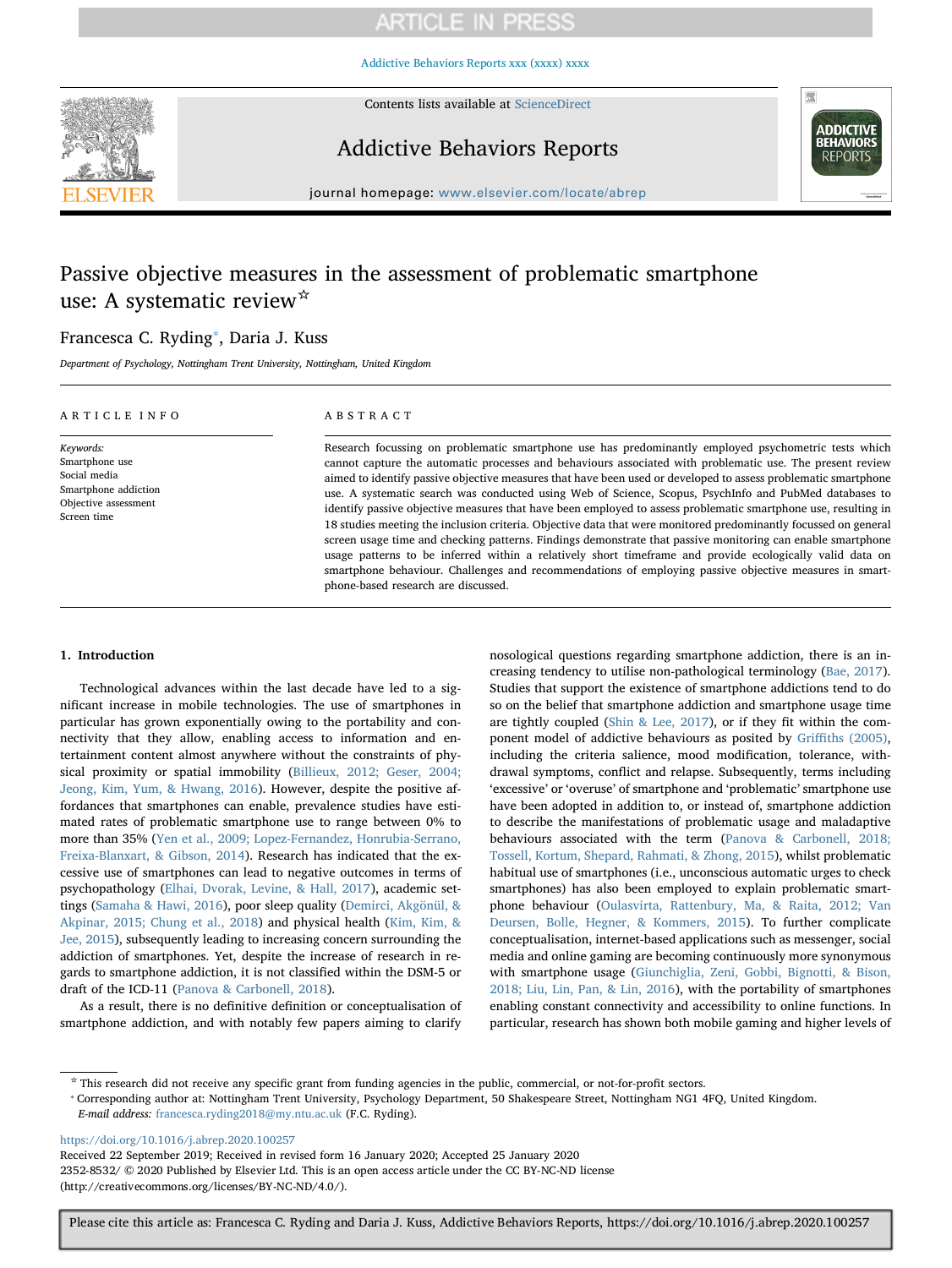social media to be predictors of smartphone addiction ([Salehan &](#page-17-5) [Negahban, 2013](#page-17-5); [Liu et al., 2016\)](#page-16-7), highlighting the role of online-based applications in the risk of problematic smartphone behaviour.

Nonetheless, the lack of consensus within the field surrounding the conceptualisation of smartphone addiction is problematic as it can influence and potentially misguide research, assessment and treatment of the issue. Whilst there is no other accepted term for a behaviour that manifests the presentation of features such as lack of self-control and increased use, extending the term 'addiction' to conditions that may be better described as problematic or maladaptive may undermine both the integrity and the severity of disorders that genuinely warrant it ([Panova & Carbonell, 2018](#page-17-2)), and suggests that utilising non-pathological terminology is beneficial until smartphone addiction as a disorder entity is clarified. With this is mind, the current review therefore employs the term 'problematic smartphone use' to encompass the behaviours associated with the phenomenon [\(Pivetta, Harkin, Billieux,](#page-17-6) [Kanjo, & Kuss, 2019](#page-17-6)). It is important to note that although research often indicates that excessive smartphone use can lead to problems for the user [\(Ellis, 2019](#page-16-8)), there are a number of benefits that are also afforded, such as increased social connectedness and information accessibility [\(Kang, Ha, & Hambrick, 2015; Stawarz, Preist, & Coyle, 2019](#page-16-9)). Therefore it is likely that outcomes of smartphone usage are proportional to exposure of the device, with too little usage depriving users of social information, and too much usage leading to the negative conclusions often reported ([Pryzbylski & Weinstein, 2017](#page-17-7)). Nevertheless, the detrimental results of smartphone usage have led to greater impact on public opinion, with the World Health Organisation [\(WHO, 2015\)](#page-17-8) considering excessive mobile phone use as a public health concern. This highlights the importance of establishing an operationalised definition to ensure consistency within research and to allow for a more comprehensive understanding surrounding its aetiology ([Kuss et al., 2018](#page-16-10)).

In terms of assessing problematic smartphone use, much research has predominantly focused on correlational research involving psychometric tests, quantifying experiences with technology, as opposed to assessing actual problematic smartphone behaviour [\(Ellis, 2019](#page-16-8)). Selfreport instruments assessing smartphone addiction often adopt proxy measures of usage (e.g., the Smartphone Addiction Scale; SAS; [Kwon](#page-16-11) [et al., 2013](#page-16-11)), using high-scores to correlate smartphone usage with negative outcomes (e.g., [Boumosleh & Jaalouk, 2017; Jasso-Medrano &](#page-16-12) [Lopez-Rosales, 2018\)](#page-16-12) to provide evidence of behavioural addiction ([Ellis, Davidson, Shaw, & Geyer, 2019](#page-16-13)). However, self-report measures are not always suitable when assessing unconscious behaviours, in addition to dynamically and naturally occurring changes in behaviours, making it difficult to advance in the conceptual understanding of problematic activities [\(Bentley, Kleiman, Elliott, Hu](#page-16-14)ffman, & Nock, 2019; [Ellis, Kaye, Wilcockson, & Ryding, 2018](#page-16-14)). A recent review by [Ellis](#page-16-8) [\(2019\)](#page-16-8) highlighted that current self-report measures of smartphone addiction do not correlate or predict simple objectively measured behaviours, and although some self-report assessments and duration estimates may correlate with objectively measured time spent on smartphones, this relationship is still rudimentary when operationalizing smartphone use ([Boase & Ling, 2013\)](#page-16-15). Since self-report assessments predominantly evaluate conscious measures, it is likely that that the cognitive and automatic processes that are related to problematic smartphone use (e.g., compulsivity) cannot be captured via these tools. In particular, frequent short smartphone use is hard to estimate retrospectively, and may result in distorted time perception by the user [\(Lin,](#page-16-16) [Lin, Lee, Lin, Lin, Chang, & Tseng, 2015\)](#page-16-16), indicating that self-reports are likely more beneficial in investigating the expectancies associated with smartphone behaviour ([Ellis et al., 2018](#page-16-17)), as opposed to capturing these behaviours retrospectively.

Smartphone-based assessments, which allow data to be collected directly through smartphone devices, can enable the monitoring of participant behaviour in real time. This objective monitoring of behaviours is increasingly employed within research in an attempt to overcome the aforementioned methodological problems, enabling the ability to gather precise, sustained and ecologically valid data on smartphone behaviours and experiences [\(Miller, 2012](#page-17-9)). Perhaps the most widely used real-time monitoring is ambulatory assessment (AA), which encompasses an active form of monitoring, for example, ecological momentary assessment (EMA) and experience sampling, which involve momentary self-reports through electronic diaries, in addition to pen and paper diaries and beepers, respectively [\(Trull & Ebner-](#page-17-10)[Priemer, 2014](#page-17-10)). These methods can deliver near real time assessment by providing information on behaviours of interest as they naturally occur, subsequently minimising retrospective and heuristic biases that may distort recollections of experiences and behaviour [\(Trull & Ebner-](#page-17-10)[Priemer, 2014; Bentley et al., 2019](#page-17-10)). However, although AA methods have been found somewhat beneficial in assessing smartphone usage ([Deng et al., 2019; Esmaeili Rad & Ahmadi, 2018\)](#page-16-18), self-report EMA still predominantly relies on explicit respondent input, which does not eliminate biases, such as social desirability. Furthermore, it has been shown that EMA compliance rates erode significantly across two weeks of data collection (Stone, Shiff[man, Schwartz, Broderick, & Hu](#page-17-11)fford, [2002\)](#page-17-11), indicating that if applied for too long, the response burden may negatively affect the validity of response rates and measurements ([Asselbergs et al., 2016\)](#page-16-19).

Passive objective monitoring on the other hand is the collection of data unobtrusively, without active data entry by the participant, allowing for continuous data collection over longer periods of time ([Asselbergs et al., 2016; Bentley et al., 2019](#page-16-19)). Data involving smartphone usage patterns, such as screen time, social media activity and application (app) usage can be collected, which can be beneficial in monitoring proxies of mental health, such as behavioural patterns and contextual triggers ([Asselbergs et al., 2016\)](#page-16-19). Indeed, recent research utilising passive monitoring has demonstrated that it is possible to predict users' affective states through smartphone notifications [\(Kanjo,](#page-16-20) [Kuss, & Ang, 2017](#page-16-20)), highlighting the influence smartphone technology can have on mood and wellbeing. More generally, recent reviews evaluating passive monitoring have demonstrated how real-time measurement can facilitate assessment of dependent variables more accurately and in a less intrusive manner in comparison to self-report measures [\(Bentley et al., 2019; Cornet & Holden, 2018](#page-16-14)). Indeed, smartphone recorded parameters have a higher temporal resolution in comparison to self-reports, allowing fluctuations in smartphone behaviour to be detected (Markowetz, Bł[aszkiewiscz, Montag, Switala, &](#page-16-21) [Schlaepfer, 2014](#page-16-21)). The implementation of passive monitoring may therefore not only contribute to the debates surrounding problematic smartphone use conceptualisation, but also provide further validation of existing self-report scales to establish behavioural correlates of diagnostic criteria ([Ellis et al., 2018\)](#page-16-17). At present however, there has been no review that evaluates passive objective measures in the context of problematic smartphone use, which is a gap in knowledge that this paper aims to fill.

The present review aims to identify objective measures that have been used and/or developed to assess problematic smartphone usage, with a focus on passive monitoring as opposed to active monitoring. Since active monitoring can largely rely on respondent input, the usage patterns that passive data can provide may deliver more comprehensive information on behavioural patterns when compared across studies, which may, in turn, highlight similarities and differences in terms of problematic smartphone behaviours and the conceptualisations of the phenomenon. Therefore, the present paper aims to (i) identify objective measures that assess problematic smartphone usage, and (ii) summarise the characteristics, strengths and limitations of objective measures for assessing problematic smartphone use.

#### 2. Method

The review process was conducted in accordance with the Preferred Reporting Items for Systematic Reviews and Meta-Analysis statement (PRISMA; Moher, Liberati, Tezlaff & Altman, 2009). To identify papers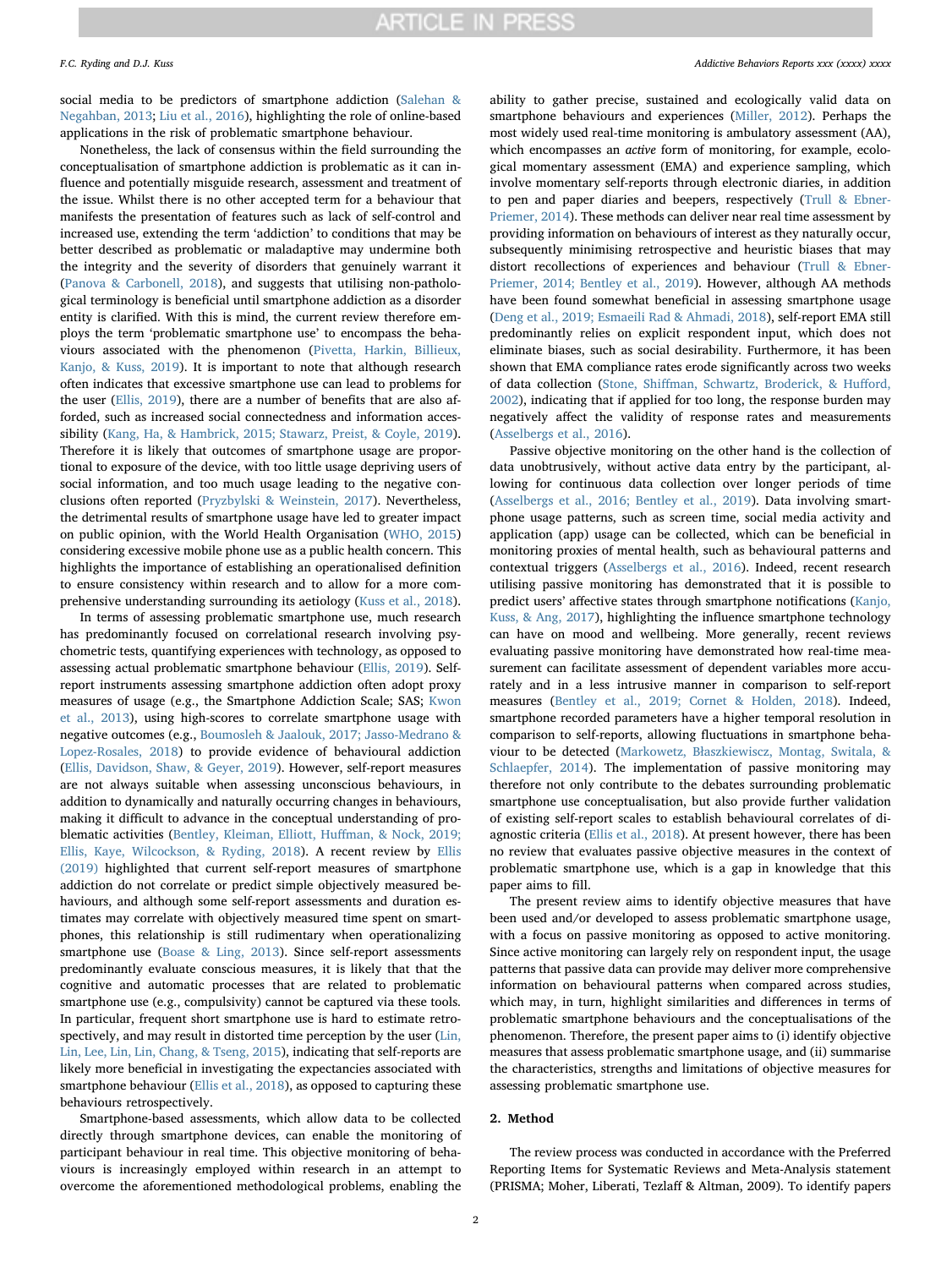for review, an extensive search was performed using Web of Science, Scopus, PsychInfo and PubMed databases. These databases were searched using the following search terms: (smartphone OR mobile) AND (addict\*OR compuls\* OR excess\*) AND passive AND (measure\* OR track\* OR assess\*OR app\*); (smartphone OR mobile) AND (addict\*OR compulsive OR excessive) AND (objective OR real-time OR app\*); (smartphone OR mobile OR social network\* OR social media) AND (addict\*OR compulsive OR excessive) AND behavi\* AND passive AND (measure\* OR tracking OR assess\* OR app\*) and (smartphone OR mobile OR social network\*) AND screentime\* AND (measure\* OR tracking OR assess\* OR app\*). References of collected articles were also scanned for additional studies. Studies were included if they were i) published in English, (ii) published in a peer-reviewed journal, (iii) included passive smartphone-based assessment (i.e., the collection of data without active data entry by the user, such as the measurement of either length of time spent on device and/or number of times device is picked up), and (iv) included problematic smartphone use as a variable within the study. Papers were excluded if (i) objective measures used were a form of active smartphone-based assessment (e.g., ecological momentary assessment [EMA], experience sampling methodology [ESM] or ambulatory assessment [AA]), as these approaches typically rely on self-reported accounts of behaviour, facilitated through prompts and initiating responses to questions into a mobile device; (ii) used psychometric tests without conjunction of a passive objective measure and (iii) did not make reference to problematic smartphone usage (e.g., used objective assessment in the context of other addictive behaviours, such as alcohol or drugs, in addition to healthcare, i.e., if apps described are based on interventions as opposed to assessment. Although objective in nature, these do not capture behavioural markers/ patterns in the context of smartphone addiction. The title and abstract of each study were screened for eligibility. Full texts of potentially relevant studies were consequently retrieved and examined for eligibility. The search strategy is detailed in [Fig. 1.](#page-3-0)

#### 3. Results

A total of 5390 studies (Web of Science  $n = 863$ ; Scopus  $n = 979$ ; PsychInfo  $n = 3185$ ; PubMed  $n = 363$ ) were initially identified. Identified duplicates were removed ( $n = 3026$ ), leaving 2364 studies for evaluation. The title and abstracts of these papers were screened, resulting in the exclusion of 1862 that were of no relevance, and a total of 502 studies which were eligible for further review. A further 489 papers were consequently excluded as they did not conceptualise smartphone use  $(n = 104)$ , did not contain an objective measure  $(n = 48)$ , only implemented psychometric tests  $(n = 310)$ , the objective measure used was *active*-based assessment ( $n = 9$ ), or they were review papers ( $n = 15$ ). Two relevant studies were also identified through reference lists. Information extracted from each study focussed primarily on (i) sample characteristics (e.g., study size, age, sex and geographical location), (ii) methodology used, including measures implemented (e.g., psychometric measures or interviews used in conjunction with objective measures), and (iii) the application used or developed to measure behaviour objectively, in addition to how the application measured behaviour (e.g., through screen-time, and length of app use). A total of 18 studies were subsequently identified as relevant from the literature. These studies are presented in [Table 1.](#page-4-0)

The results section will outline the following: firstly, the methodology of studies including the demographics of the samples included, in addition to the time period of data collection. Following this, an overview of the applications that were employed within the studies and the smartphone functions that they were able to monitor, such as usage time and frequency of use, will be addressed. Lastly, the manner in which these features assess components of problematic smartphone usage will be discussed.

#### 3.1. Methodology of studies

## 3.1.1. Demographics

The majority of the included studies consisted of samples recruited from academic settings, predominantly undergraduate university students (e.g., [Felisoni & Godoi, 2018; Wilcockson, Ellis, & Shaw, 2018](#page-16-22)), whilst two studies recruited participants through a polling company and Android market place respectively [\(Choi et al., 2017; Shin & Dey,](#page-16-23) [2013\)](#page-16-23). Sample sizes ranged between 27 and 238 participants ([Ellis](#page-16-13) [et al., 2019; Wilcockson et al., 2018](#page-16-13)), whilst the age of participants ranged between 18 and 31 years old ([Shin & Lee, 2017; Ellis et al.,](#page-17-3) [2019\)](#page-17-3). Samples were predominantly mixed, consisting of both males and females.

#### 3.1.2. Time period of data collection

In terms of length of time used to assess smartphone use, time periods ranged between seven days [\(Elhai et al., 2018; Prasad et al.,](#page-16-24) [2018; Rozgonjuk, Levine, Hall, & Elhai, 2018](#page-16-24)) to a year ([Tossell et al.,](#page-17-12) [2015\)](#page-17-12) to collect objective data. It was suggested by [Giunchiglia et al.](#page-16-6) [\(2018\)](#page-16-6) that the two weeks used to assess behavioural data were a relatively small time-frame in comparison to other studies in computational social sciences, whilst [Lin et al. \(2015\)](#page-16-16) indicated that data collection for one month may not be sufficient enough to detect trends in some app generated parameters. In contrast, whilst findings by [Shin and](#page-17-13) [Dey \(2013\)](#page-17-13) demonstrated that smartphone usage observed was indicative of users' routine across an average of 3.5 weeks, it was suggested by the authors that longer term data collection would be more insightful in terms of changes in smartphone usage regarding contextual changes (e.g., differences/changes in users' schedule).

Arguably, alternative findings suggested that a minimum of five days is sufficient to reflect weekly smartphone usage, whilst habitual checking behaviours can be reliably inferred within 48 h [\(Wilcockson](#page-17-14) [et al., 2018\)](#page-17-14). In addition, [Pan, Lin, Chiu, Lin, and Lin \(2019\)](#page-17-15) assessed smartphone use for a longer time frame and found that a two week smartphone use duration was a sufficient fundamental time unit to infer a two month period of use. These findings indicate that whilst data collection using passive monitoring over a longer time frame can be beneficial in providing richer information [\(Shin & Dey, 2013](#page-17-13)), a longer time period of objective data collection may not be necessary, dependent on the smartphone functionalities that are observed and the behaviour assessed.

#### 3.2. Objective measures of smartphone usage

The objective measures employed collected similar data across all studies. All applications had the functionality to monitor the usage time spent on smartphones generally, in minutes or hours or via screen on/ off [\(Shin & Lee, 2017; Elhai et al., 2018; Ellis et al., 2019; Felisoni &](#page-17-3) [Godoi, 2018; Lee, Han, & Pak, 2018; Prasad et al., 2018; Rozgonjuk](#page-17-3) [et al., 2018](#page-17-3)). Applications that were employed and the functions that they monitored are detailed in [Table 2.](#page-11-0)

Applications which were readily available via Apple and Android app stores (detailed below) were predominantly usage management applications, designed to assist smartphone users in understanding and regaining control of their smartphone usage. More specifically, applications such as 'Callistics' and 'Moment' also include features such as organisation of call minutes or messages and enabling phone-free time as part of their functionality. These features however, were not focussed within studies; rather, features that focused on mobile usage behaviours (such as incoming and outgoing calls, or time spent on apps) were assessed. This excluded any explicit input by the user, ensuring that data collection remained as passive monitoring. Likewise, of the applications constructed, these were developed to measure smartphone usage in terms of usage patterns deduced by monitoring features such as app launches and screen on/ off frequency (e.g. Lee et al., 2015; [Montag](#page-17-16) [et al., 2015](#page-17-16)). None of the bespoke applications were specifically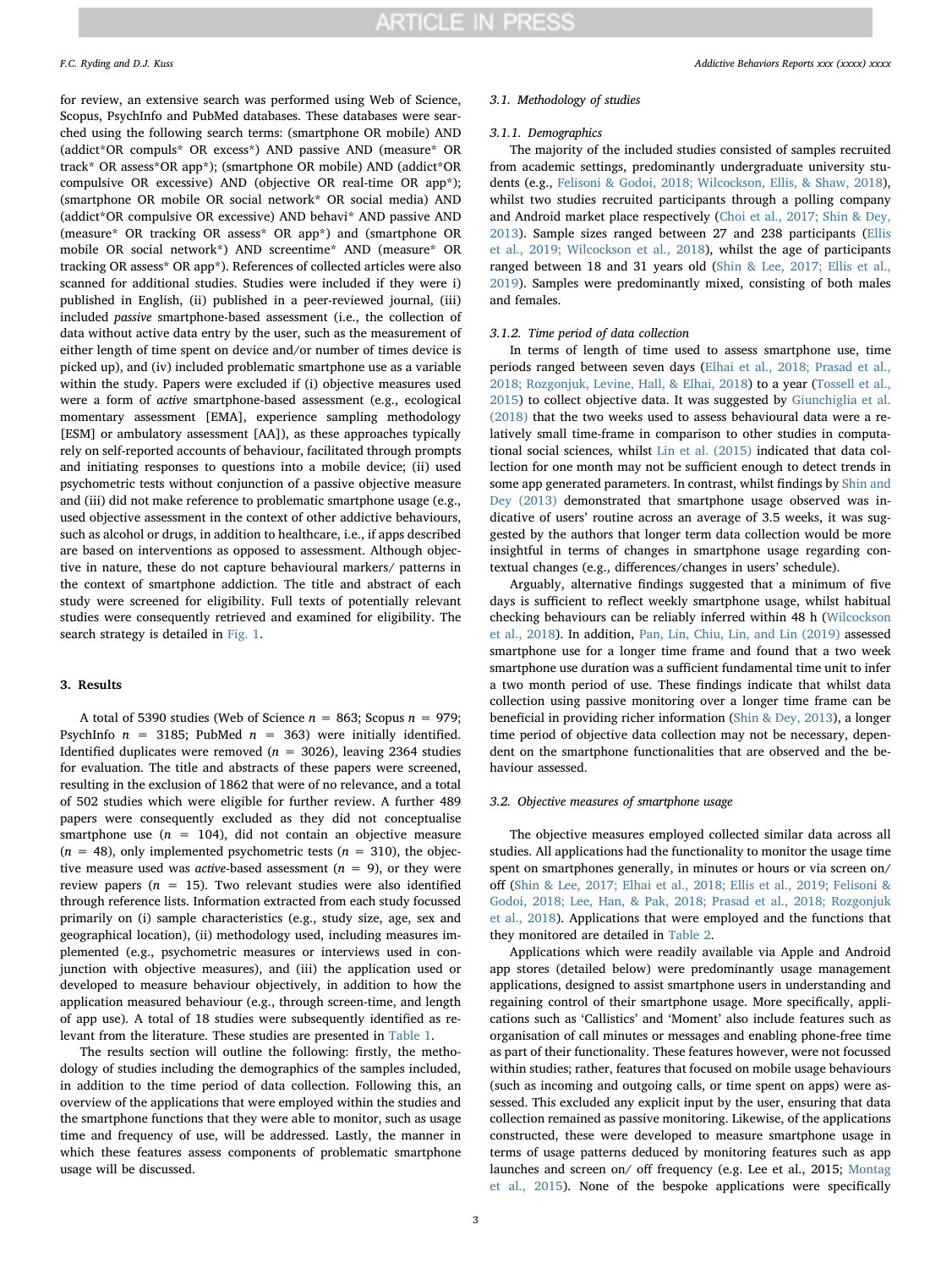<span id="page-3-0"></span>

Fig. 1. Search strategy.

developed to measure problematic smartphone use, but rather to assess usage and patterns of smartphone behaviour. All applications that were employed within the present studies were identified as passive objective measures, as they ensured unobtrusive data collection, without explicit data entry by the participants.

Eleven studies developed custom applications to measure behavioural smartphone usage ([Choi et al., 2017; Giunchiglia et al., 2018;](#page-16-23) [Lee et al., 2014; Lee, Ahn, Nguyen, Choi, & Kim, 2017; Lin et al., 2015;](#page-16-23) [Lin, Lin, Chiang et al., 2017; Montag et al., 2015; Pan et al., 2019; Shin](#page-16-23) [& Dey, 2013; Tossell et al., 2015; Wilcockson et al., 2018](#page-16-23)). The remaining seven studies implemented applications that were either a feature already available on the smartphone or downloadable from the Android or Apple app stores. These applications included the 'Moment' app (Apple iOS; [Elhai et al., 2018; Rozgonjuk et al., 2018](#page-16-24)), 'App Usage tracker' (Android; [Felisoni & Godoi, 2018; Shin & Lee, 2017](#page-16-22)), 'Callistics', 'Instant' (Android; [Prasad et al., 2018](#page-17-17)), 'How Often Do You Use' ([Lee et al., 2018](#page-16-25)) and Apple's 'Screen Time' feature on the iOS system ([Ellis et al., 2019](#page-16-13)). For the 'Moment' and 'App Usage Tracker' applications, usage time spent on the smartphone was the only functionality that was monitored, computed when the smartphone is locked and unlocked ([Elhai et al., 2018; Felisoni & Godoi, 2018; Prasad et al., 2018;](#page-16-24) [Rozgonjuk et al., 2018; Shin & Lee, 2017](#page-16-24)). To utilise additional functionalities, 'Callistics' and 'Instant' were also employed by [Prasad et al.](#page-17-17) [\(2018\),](#page-17-17) which monitor the number and duration of calls made and received from the smartphone, in addition to keeping track of the duration spent on all apps, and the number of locks/unlocks on the smartphone, respectively. The 'Screen Time' feature and 'How Often Do You Use' applications on the other hand contained multiple functionalities to monitor different aspects of smartphone usage in addition to usage time. These included the number of notifications received, the number of times the device was picked up, the number of times the app was launched and data on the most frequently used apps (Ellis [et al.,](#page-16-13) [2019; Lee et al., 2018\)](#page-16-13).

In terms of the applications that were developed, these were similar to the pre-existing applications available in regards to their functionality and the measures of behavioural data collection. Out of the eleven apps developed, six monitored smartphone usage time, in addition to functions such as when the smartphone was switched on or off, application data (e.g., internet/game monitoring), smartphone pickups/ checks, notifications, screen status information and most used social media apps ([Choi et al., 2017; Giunchiglia et al., 2018; Lee et al., 2014,](#page-16-23) [2017; Shin & Dey, 2013; Wilcockson et al., 2018](#page-16-23)). Screen on and off episodes were measured in three studies to assess usage patterns ([Lin](#page-16-16) [et al., 2015; Lin, Lin, Chiang et al., 2017; Pan et al., 2019\)](#page-16-16). In these three studies, screen on to successive screen off were defined as one epoch or episode of use, the average count of which was then calculated to provide the frequency of use ([Lin et al., 2015; Lin, Lin, Chiang et al.,](#page-16-16) [2017; Pan et al., 2019\)](#page-16-16). Time-stamps during monitoring was also used in three studies ([Montag et al., 2015; Tossell et al., 2015; Wilcockson](#page-17-16) [et al., 2018](#page-17-16)); when application launches occurred on the smartphone ([Tossell et al., 2015\)](#page-17-12), when the phone became active and inactive ([Wilcockson et al., 2018](#page-17-14)), in addition to all events being monitored (e.g., calls, screen lock/unlock and length of app use; [Montag et al.,](#page-17-16) [2015\)](#page-17-16).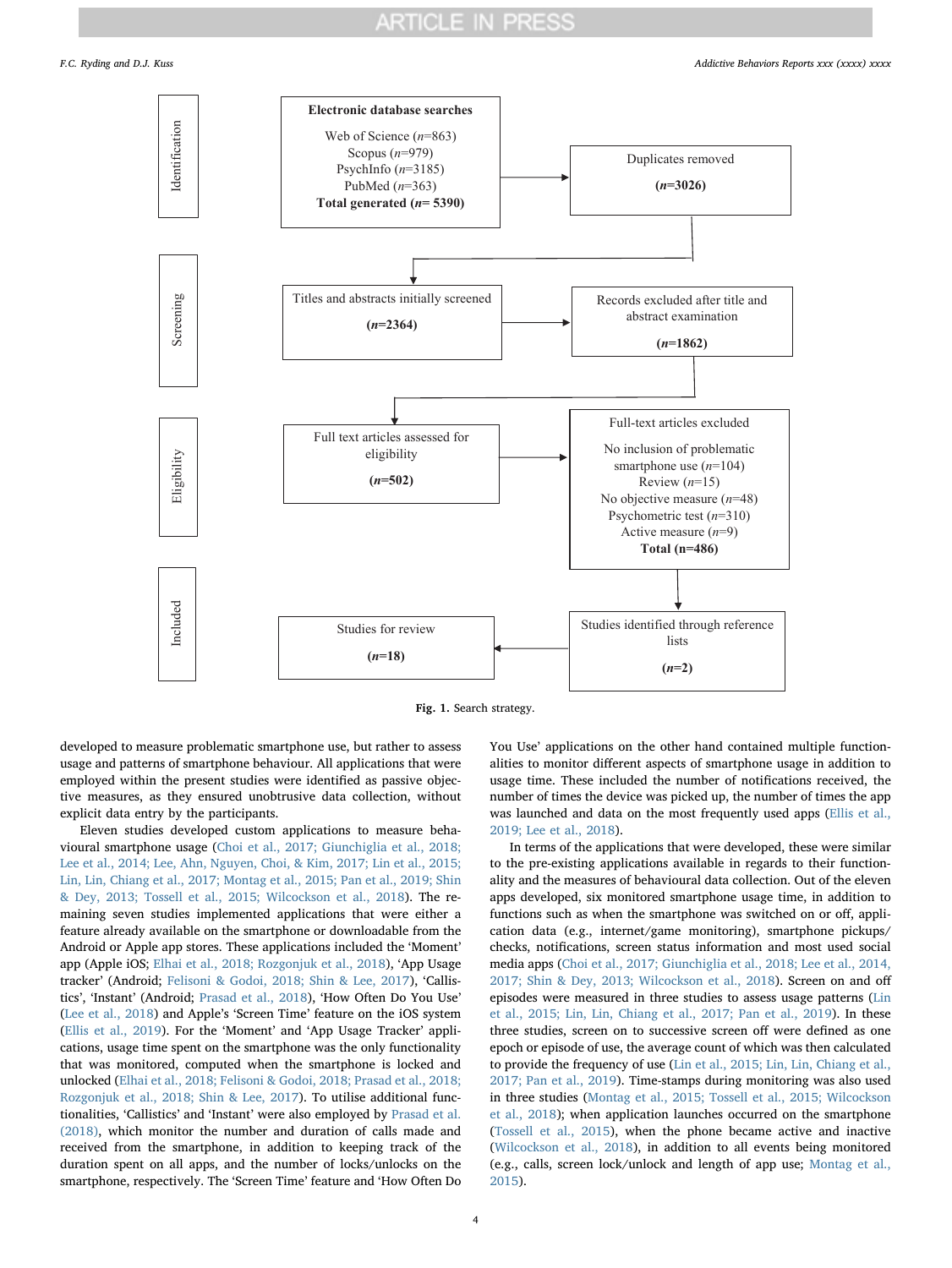<span id="page-4-0"></span>

| Overview of included studies.<br>Table 1 |                                                                                                                                                                                                                                                                                                                                                                                                                                                                                                                                                                                                                                                                                                              |                                                                                                                                                                                                                                       |                                                                                                                                                                                                                                                                                                                                                                                                                                                                                                                                                                                                                                                                                                     |                                                                                                                                                                                                                                                                                                                                                                                                                                                                                                                   |                                                                                                                                                                                                                                |                                                                                                                                                                                                                                                                                                                                                                                                      |                                             |
|------------------------------------------|--------------------------------------------------------------------------------------------------------------------------------------------------------------------------------------------------------------------------------------------------------------------------------------------------------------------------------------------------------------------------------------------------------------------------------------------------------------------------------------------------------------------------------------------------------------------------------------------------------------------------------------------------------------------------------------------------------------|---------------------------------------------------------------------------------------------------------------------------------------------------------------------------------------------------------------------------------------|-----------------------------------------------------------------------------------------------------------------------------------------------------------------------------------------------------------------------------------------------------------------------------------------------------------------------------------------------------------------------------------------------------------------------------------------------------------------------------------------------------------------------------------------------------------------------------------------------------------------------------------------------------------------------------------------------------|-------------------------------------------------------------------------------------------------------------------------------------------------------------------------------------------------------------------------------------------------------------------------------------------------------------------------------------------------------------------------------------------------------------------------------------------------------------------------------------------------------------------|--------------------------------------------------------------------------------------------------------------------------------------------------------------------------------------------------------------------------------|------------------------------------------------------------------------------------------------------------------------------------------------------------------------------------------------------------------------------------------------------------------------------------------------------------------------------------------------------------------------------------------------------|---------------------------------------------|
| Authors                                  | Design and Sample                                                                                                                                                                                                                                                                                                                                                                                                                                                                                                                                                                                                                                                                                            | Aims                                                                                                                                                                                                                                  | Method                                                                                                                                                                                                                                                                                                                                                                                                                                                                                                                                                                                                                                                                                              | App used/developed Objective<br>measurement of behaviour                                                                                                                                                                                                                                                                                                                                                                                                                                                          | Findings                                                                                                                                                                                                                       | Strengths/limitations                                                                                                                                                                                                                                                                                                                                                                                | F.C. Ryding and D.J. Kuss                   |
| (2017)<br>Choi et al.                    | users collected from March 8, 2015<br>participant, log data were collected<br>between 20 and 39 years, mean age<br>(control group = 11 and addiction<br>$group = 14$ , 23 participants were<br>and SD not reported; 60.42% male)<br>25 participants were in their 20 s<br>(control group $= 6$ and addiction<br>in their 30 s (control group $= 12$<br>48 participants from South Korea<br>41, 683 logs of 48 smartphone<br>Hankook Research, Inc. (aged<br>There were 29 males (control<br>recruited by polling company<br>$group = 12$ ) and 19 females<br>- January 8, 2018. For each<br>for an average of 15.8 days.<br>and addiction group $= 11$ ).<br>$= 17$ and addiction<br>$group = 13$ .<br>dnor8 | usage data, including apps and<br>smartphone dependence from<br>To derive usage patterns that<br>were directly correlated with<br>timeslots. Also to predict<br>smartphone dependence<br>prediction algorithm.<br>through data-driven | dependence based on the patterns<br>patterns via tensor factorisation (a<br>1. Collection of smartphone usage<br>2. Derivation of smartphone usage<br>Data collected over period of ten<br>control group and addicted group.<br>Analysis procedure consisted of:<br>meaningful concepts from high<br>International Neuropsychiatric<br>months (March 2015- January<br>Korean Smartphone Addiction<br>(using Korean version of Mini<br>Proneness Scale for Adults (S-<br>implemented-used to classify<br>psychiatrist and psychologist<br>3. Prediction of smartphone<br>reduction method to derive<br>Scale) and interview with<br>Interview (MINI) also<br>dimensional data)<br>log data<br>2016). | phone usage, e.g., when phone is<br>main 'sessions'. - For collection of<br>mobile device usage data this was<br>Monitoring Session'; Mobile data<br>usage collected included general<br>Monitoring achieved through 4<br>monitoring) - exact usage time<br>turned on/off and general app<br>Supports only Android phones.<br>"Smartphone Overdependence<br>data (internet, SNS and game<br>and period logs monitored<br>through background app.<br>done in the 'Sensoring &<br>Management System"<br>(Developed) | vectors are effective tools for the<br>Usage patterns and membership<br>assessment and prediction of<br>smartphone dependence.                                                                                                 | Strengths: Tensor factorisation can<br>were developed and used to assess<br>smartphone overdependence were<br>Limitations: The 6 indicators that<br>obtain meaningful patterns from<br>App used was only available for<br>only developed for internet<br>Android phones.<br>large-scale data.<br>dependence.                                                                                         |                                             |
| Felisoni and<br>(2018)<br>Godoi          | Paulo, Brazil (mean age and SD not<br>Fundação Getúlio Vargas in São<br>43undergraduate students from<br>Business Administration of<br>reported; 46.5% male)                                                                                                                                                                                                                                                                                                                                                                                                                                                                                                                                                 | among college students has a<br>increasing smartphone usage<br>significant impact on their<br>To investigate whether<br>academic performance.                                                                                         | and objective data (through apps)<br>Undergraduate's Office used as a<br>Questionnaire also included Self-<br>Learning (SE:SRL scale) to assess<br>student ability to self-regulate in<br>information, self-efficacy while<br>learning and usage perception)<br>Objective data collected across<br>Academic performance for the<br>student was obtained through<br>college entry exam for each<br>Efficacy for Self-Regulated<br>learning related activities.<br>predictor for academic<br>performance in college<br>Both survey (personal<br>collected.<br>14 days.                                                                                                                                | two week period. Average usage<br>therefore does not include time<br>when cell phones are unlocked,<br>minutes on phone each day for<br>Data collected contained total<br>"Moment" (iPhone) and "App<br>time subsequently calculated.<br>Usage time is only computed<br>checking time/notifications.<br>Usage Tracker" (Android)                                                                                                                                                                                  | Significant negative relationship<br>between total time spent using<br>women = $240.7$ min per day<br>$men = 217.7 min per day$<br>smartphones on academic<br>Average usage time for<br>Average usage time for<br>performance. | bias. Allows automatic extraction of<br>and to collect data unrelated to own<br>data; allows observation of students'<br>information from students' regular<br>natural behaviour during the day<br>opposed to relying on self-report<br>Direct measurement of usage as<br>routine with least intervention<br>possible.                                                                               |                                             |
| Lee et al. (2017)                        | 35 college students enrolled at a<br>Metropolitan region of northeast<br>Asia (mean age $22.3$ , $SD = 2.4$ ,<br>public University in the<br>68.57% male)                                                                                                                                                                                                                                                                                                                                                                                                                                                                                                                                                    | To examine the similarity and<br>variance in smartphone usage<br>patterns between measured<br>and self-reported data.                                                                                                                 | (SAS-SV) and smartphone usage<br>patterns) and objective measure<br>Objective data collected over<br>addiction scale short version<br>Both survey (demographic<br>information, smartphone<br>implemented.<br>6 weeks.                                                                                                                                                                                                                                                                                                                                                                                                                                                                               | application, website or document<br>is used. (Usage time, pattern and<br>background and measures which<br>Management System' (SAMS).<br>most used application types.)<br>SAMS software runs in the<br>Smartphone Addiction<br>Android phones.<br>(Custom app)                                                                                                                                                                                                                                                     | in actual usage patterns in self-report<br>their usage time. Findings show that<br>there are significant cognitive biases<br>Unconscious users underestimate<br>of smartphone addictions.                                      | (continued on next page)<br>successive studies should be taken in<br>Limitations: IT usage trends change<br>measured; definition of time period,<br>e.g., evening/night can depend on<br>rapidly, therefore continual and<br>personal life and culture. This<br>considering life patterns of<br>a systematic way regularly.<br>Ambiguity in time periods<br>should be clarified when<br>participants | Addictive Behaviors Reports xxx (xxxx) xxxx |

ARTICLE IN PRESS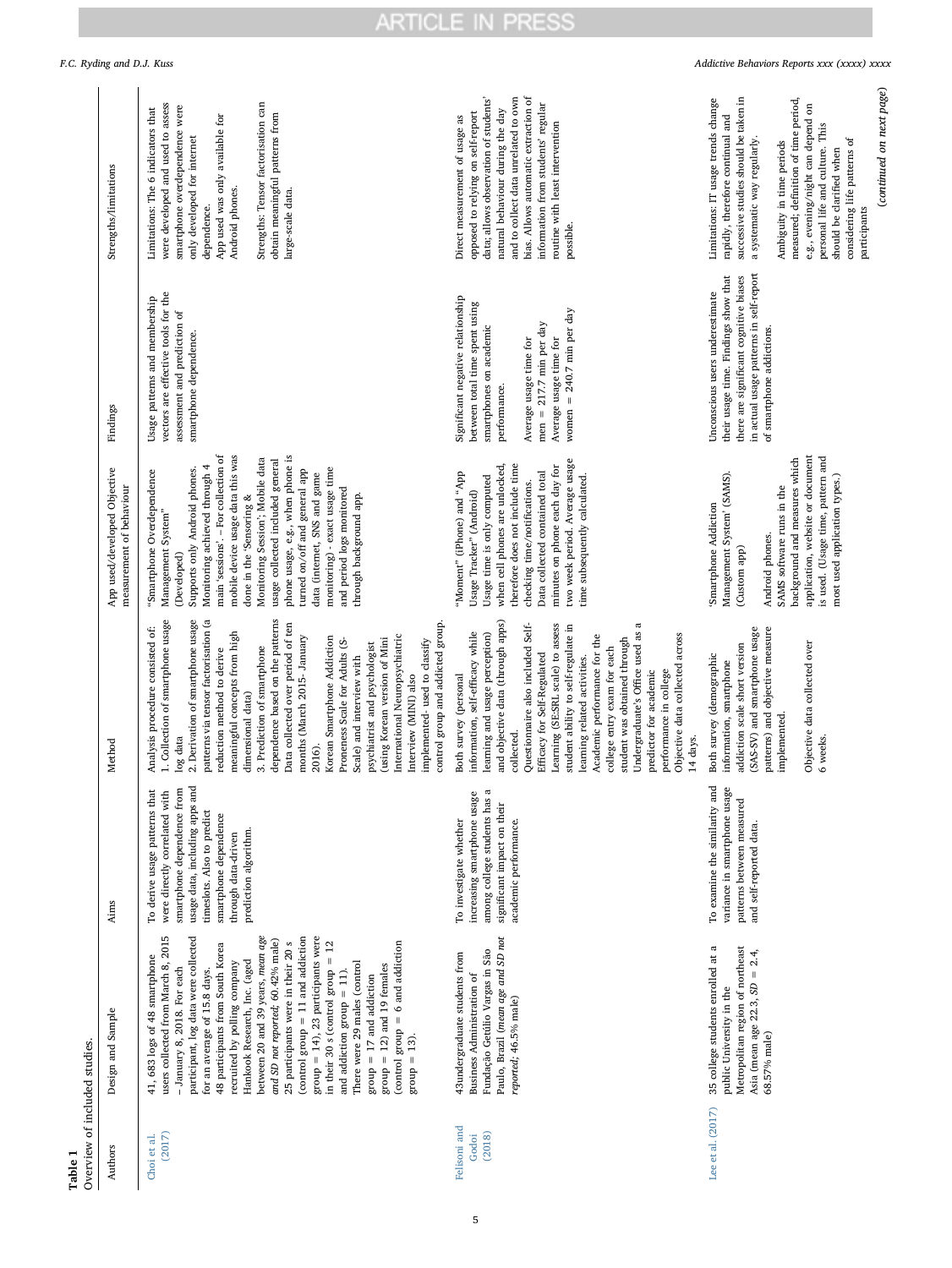| c |
|---|
|   |
|   |

| Table 1 (continued)                |                                                                                                                                                                                                                                                                                                                                   |                                                                                                                                                                                                                                                                                                                                               |                                                                                                                                                                                                                                                                                                                                                                                                                                                                                                                                                       |                                                                                                                                                                                                                                                                                                                                                                                                                                                                                                                                                                                                                                                                                                       |                                                                                                                                                                                                                                                                                                                                                             |                                                                                                                                                                                                                                                                                                                                                                                                                                                                                                                                                                                                                                                                                                    |                                             |
|------------------------------------|-----------------------------------------------------------------------------------------------------------------------------------------------------------------------------------------------------------------------------------------------------------------------------------------------------------------------------------|-----------------------------------------------------------------------------------------------------------------------------------------------------------------------------------------------------------------------------------------------------------------------------------------------------------------------------------------------|-------------------------------------------------------------------------------------------------------------------------------------------------------------------------------------------------------------------------------------------------------------------------------------------------------------------------------------------------------------------------------------------------------------------------------------------------------------------------------------------------------------------------------------------------------|-------------------------------------------------------------------------------------------------------------------------------------------------------------------------------------------------------------------------------------------------------------------------------------------------------------------------------------------------------------------------------------------------------------------------------------------------------------------------------------------------------------------------------------------------------------------------------------------------------------------------------------------------------------------------------------------------------|-------------------------------------------------------------------------------------------------------------------------------------------------------------------------------------------------------------------------------------------------------------------------------------------------------------------------------------------------------------|----------------------------------------------------------------------------------------------------------------------------------------------------------------------------------------------------------------------------------------------------------------------------------------------------------------------------------------------------------------------------------------------------------------------------------------------------------------------------------------------------------------------------------------------------------------------------------------------------------------------------------------------------------------------------------------------------|---------------------------------------------|
| Authors                            | Design and Sample                                                                                                                                                                                                                                                                                                                 | Aims                                                                                                                                                                                                                                                                                                                                          | Method                                                                                                                                                                                                                                                                                                                                                                                                                                                                                                                                                | App used/developed Objective<br>measurement of behaviour                                                                                                                                                                                                                                                                                                                                                                                                                                                                                                                                                                                                                                              | Findings                                                                                                                                                                                                                                                                                                                                                    | Strengths/limitations                                                                                                                                                                                                                                                                                                                                                                                                                                                                                                                                                                                                                                                                              |                                             |
|                                    |                                                                                                                                                                                                                                                                                                                                   |                                                                                                                                                                                                                                                                                                                                               |                                                                                                                                                                                                                                                                                                                                                                                                                                                                                                                                                       |                                                                                                                                                                                                                                                                                                                                                                                                                                                                                                                                                                                                                                                                                                       |                                                                                                                                                                                                                                                                                                                                                             | smartphone addictions; participants<br>time did not match with their most<br>significant cognitive bias in actual<br>authors that underestimate of real<br>reported favourite app and usage<br>used ones. (It is proposed by the<br>usage pattern and self-report of<br>Strength: The app implemented<br>usage time may suggest the<br>demonstrated that there is<br>development of tolerance)                                                                                                                                                                                                                                                                                                     | F.C. Ryding and D.J. Kuss                   |
| Lee et al. (2018)                  | results of addiction on Smartphone<br>Age (mean and SD) and location not<br>attended computer classes (49%<br>These data were combined with<br>Addiction Scale (SAS) with the<br>125 students; most of which<br>participate in objective data<br>64 participants agreed to<br>final dataset.<br>collection.<br>reported.<br>male) | smartphone usage patterns as<br>addiction by considering the<br>To analyse smartphone<br>differences between<br>well as cognition.                                                                                                                                                                                                            | used as the smartphone addiction<br>addiction self-diagnosis scale was<br>period of a month, twice a week<br>Objective data collected over a<br>self-diagnosis scale (based on<br>A standardised smartphone<br>SAS).                                                                                                                                                                                                                                                                                                                                  | following items: total usage time,<br>executions by app and frequently<br>usage time by day, data usage,<br>number of screen turns, usage<br>Data was collected from the<br>time by app, number of<br>How often do you use'<br>Android system.<br>used apps.                                                                                                                                                                                                                                                                                                                                                                                                                                          | turned on and/cognitive time use had<br>The higher the 'recurrence' item, the<br>between self-reports and behavioural<br>Average smartphone usage based on<br>the greatest influence in higher risk<br>There is significant cognitive bias<br>The number of times screen was<br>results is more than 6hr a day.<br>higher the addiction.<br>users.<br>data. | Smartphone usage data is beneficial<br>accuracy of data and ensuring data<br>to be mined for useful correlations.<br>from the original 125 respondents.<br>smartphone data can improve the<br>participate in objective measures<br>Only 64 participants agreed to<br>Combination of self-report and<br>reliability from respondents.                                                                                                                                                                                                                                                                                                                                                               |                                             |
| Lin, Lin, Lin,<br>(2017)<br>et al. | 79 young adults recruited form the<br>Engineering of two Universities in<br>Engineering and Department of<br>Computer and Communication<br>2.3<br>age = $22.4$ years, $SD$ =<br>Department of Electrical<br>northern Taiwan (mean<br>72.15% male).                                                                                | needed to assess use/non-use<br>reciprocity (i.e., screen off to<br>2. To examine the predictive<br>$\approx$<br>screen on, which indicates<br>ability of smartphone use,<br>parameters when making<br>non-use and use/non-use<br>1. To develop parameter<br>problematic smartphone<br>impaired control for<br>smartphone use).<br>diagnosis. | addicts using criteria consisting of<br>were smartphone addicts or non-<br>obsessive compulsive disorder or<br>developed. Data recorded across<br>whether individual participants<br>Criterion A: eight characteristic<br>Criterion C: excluded addictive<br>smartphone use, or that causes<br>behaviours that accounted for<br>Psychiatrists also determined<br>symptoms of smartphone use<br>Predominantly based on App<br>Criterion B: functional<br>impairment caused by<br>bipolar I disorders.<br>at least 3 weeks.<br>three parts:<br>distress | screen on to successive screen off<br>event from screen off to screen on<br>was defined as one epoch of use;<br>was defined as one epoch of non-<br>use. Defined as maximal non-use<br>daily epoch count for one month<br>Smartphone non-use parameters:<br>the reciprocity between use and<br>as the use frequency parameter.<br>parameters introduced to assess<br>the app calculated the average<br>App developed by authors, to<br>Use/non-use reciprocity: two<br>non-use patters-Roots Mean<br>Smartphone use parameters:<br>epoch between 21:00 h and<br>support data collection on<br>Differences (RMSSD) and<br>Square of the Successive<br>Android phones.<br>Similarity Index.<br>12:00 h. | App-generated parameters were more<br>prediction in relation to problematic<br>and non-use demonstrated identical<br>interviews alone. Frequency of use<br>associated with the App-assisted<br>diagnosis than with psychiatric<br>smartphone use diagnosis.                                                                                                 | reciprocity is validated with respect<br>app is unable to distinguish between<br>defined as screen on and screen off;<br>natures of RMSSD and the Similarity<br>screen off by the app-however the<br>Smartphone use and non-use were<br>proactive and reactive use, which<br>epoch is recorded as screen on to<br>Limitations: Any smartphone use<br>this cannot wholly represent the<br>parameters being more accurate<br>to the compulsive symptoms of<br>Strengths: The high predictive<br>Index imply that use/non-use<br>may have resulted in non-use<br>when predicting problematic<br>problematic smartphone use.<br>smartphone use that the use<br>status of smartphone use<br>parameters. | Addictive Behaviors Reports xxx (xxxx) xxxx |
| Lin, Chang et al.<br>(2015)        | 79 young adults recruited form the<br>Engineering and Department of<br>Computer and Communication<br>Department of Electrical                                                                                                                                                                                                     | proposed diagnostic criteria<br>for smartphone addiction<br>based on interviews with<br>To develop and validate                                                                                                                                                                                                                               | App recorded phone data across<br>Psychiatrist interviews also<br>three weeks.                                                                                                                                                                                                                                                                                                                                                                                                                                                                        | App operates in background to<br>App developed by authors to<br>support data collection on<br>Android phones.                                                                                                                                                                                                                                                                                                                                                                                                                                                                                                                                                                                         | associated with smartphone addiction<br>Daily use count and frequency are<br>Self-reported time use was<br>(rather than duration)                                                                                                                                                                                                                           | (continued on next page)<br>such as how many and what kinds of<br>apps are used were not looked at.<br>Limitations: Further information                                                                                                                                                                                                                                                                                                                                                                                                                                                                                                                                                            |                                             |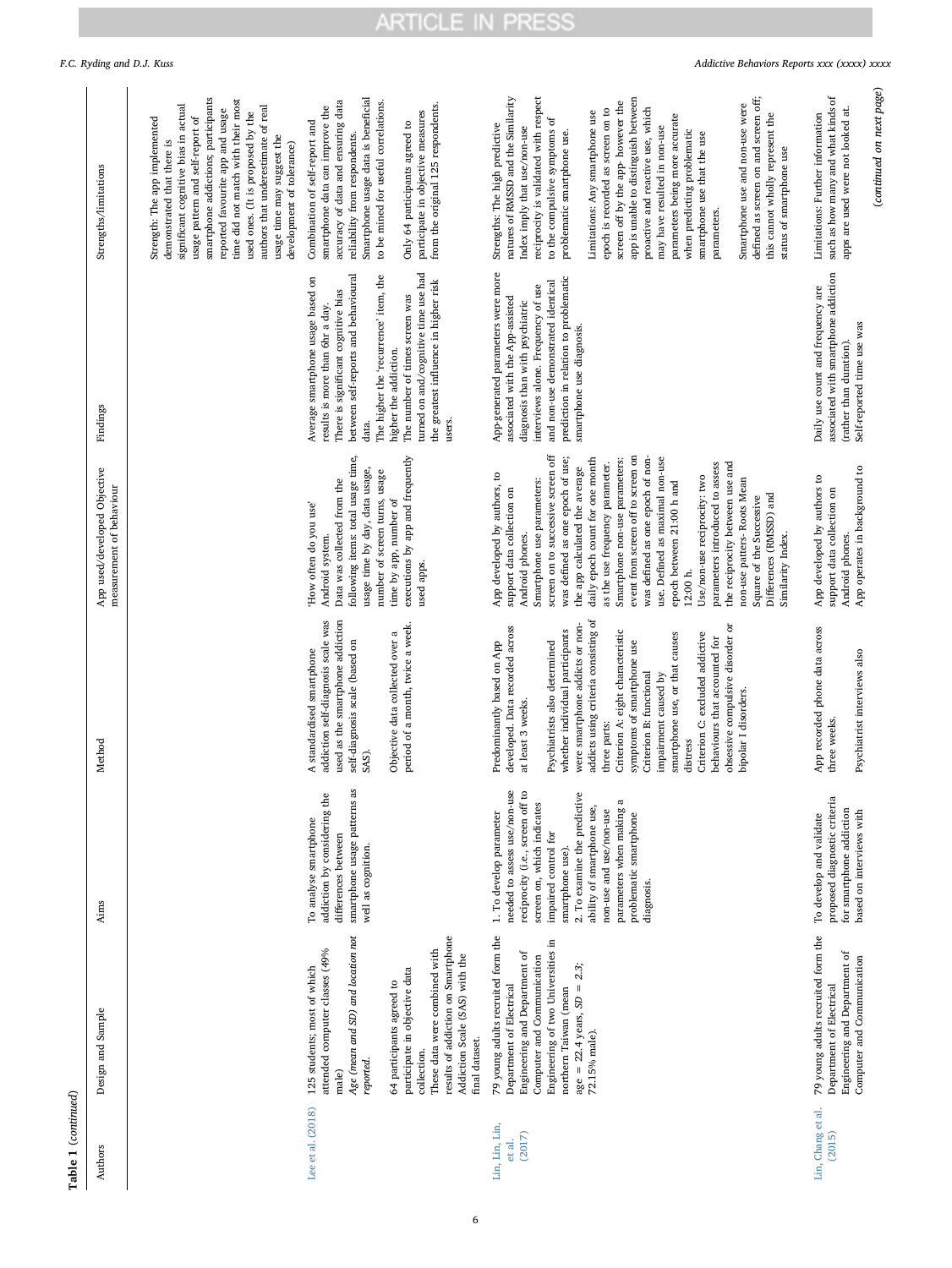| ۹<br>ı |
|--------|
|        |
| a      |
|        |
|        |
|        |
| ¢<br>I |
|        |

| Table 1 (continued)     |                                                                                                                                      |                                                                                                                                                                                                                                                                                                                                                                              |                                                                                                                                                                                                                                                                             |                                                                                                                                                                                                                                                                                                                                                                                                                                                                                                                                                        |                                                                                                                                                                                                                                                                                                                                                                                                                                                                                                                  |                                                                                                                                                                                                                                                                                                                                                                                                                                                                                                                                                                                                                                                |
|-------------------------|--------------------------------------------------------------------------------------------------------------------------------------|------------------------------------------------------------------------------------------------------------------------------------------------------------------------------------------------------------------------------------------------------------------------------------------------------------------------------------------------------------------------------|-----------------------------------------------------------------------------------------------------------------------------------------------------------------------------------------------------------------------------------------------------------------------------|--------------------------------------------------------------------------------------------------------------------------------------------------------------------------------------------------------------------------------------------------------------------------------------------------------------------------------------------------------------------------------------------------------------------------------------------------------------------------------------------------------------------------------------------------------|------------------------------------------------------------------------------------------------------------------------------------------------------------------------------------------------------------------------------------------------------------------------------------------------------------------------------------------------------------------------------------------------------------------------------------------------------------------------------------------------------------------|------------------------------------------------------------------------------------------------------------------------------------------------------------------------------------------------------------------------------------------------------------------------------------------------------------------------------------------------------------------------------------------------------------------------------------------------------------------------------------------------------------------------------------------------------------------------------------------------------------------------------------------------|
| Authors                 | Design and Sample                                                                                                                    | Aims                                                                                                                                                                                                                                                                                                                                                                         | Method                                                                                                                                                                                                                                                                      | App used/developed Objective<br>measurement of behaviour                                                                                                                                                                                                                                                                                                                                                                                                                                                                                               | Findings                                                                                                                                                                                                                                                                                                                                                                                                                                                                                                         | Strengths/limitations                                                                                                                                                                                                                                                                                                                                                                                                                                                                                                                                                                                                                          |
|                         | Engineering of two Universities in<br>age = $22.4$ , $SD = 2.3$ ; $72.15\%$<br>northern Taiwan (mean<br>male).                       | between actual and self-aware<br>addiction and the parameters<br>EMD and criteria to excessive<br>To examine the relationship<br>generated by the app using<br>use, tolerance and time<br>To test the differences<br>between smartphone<br>psychiatrists.<br>usage time.<br>estimation.                                                                                      | based on criteria of the Diagnostic<br>Internet gaming disorder in DSM-<br>Criteria of Internet Addiction for<br>College Students (DC-IA-C) and<br>undertaken with participants,<br>ம்                                                                                      | e.g. power on, program on, calls<br>in/out, alarm clock, screen on/<br>record smartphone behaviours<br>off, notifications.                                                                                                                                                                                                                                                                                                                                                                                                                             | significantly lower than the recorded<br>use may result in subjective distress<br>Frequent short-period smartphone<br>Excessive use- both frequency and<br>duration - are part of smartphone<br>or functional impairment.<br>use via the app.<br>addiction.                                                                                                                                                                                                                                                      | decomposition (EMD) analysis was<br>Data collection of one month may<br>decomposing a complex series of<br>used, allowing for the ability of<br>not be enough to allow for the<br>smartphone use into a set of<br>detection of trends in some<br>Strengths: Empirical mode<br>significant app-generated<br>intrinsic mode functions.<br>parameters.                                                                                                                                                                                                                                                                                            |
| Montag et al.<br>(2015) | psychology and computer sciences<br>58 participants recruited through<br>classes (mean age = $24.22$ ,<br>$SD = 5.02$ ; 56.9% males) | To further support studies that<br>behaviour constitutes a better<br>variables. To also investigate<br>tendencies that self-reported<br>excessive mobile phone and<br>indicate actual smartphone<br>predictor for addictive<br>smartphone behaviour.                                                                                                                         | App recorded phone data across<br>report of average mobile phone<br>report - Mobile Phone Problem<br>installing app, for comparison<br>Participant also provided self-<br>against actual usage and self-<br>behaviour for a week, prior<br>Use Scale (MPPUS)<br>five weeks. | means for average use of variable<br>on a weekly basis. All events were<br>presents no feedback to the user).<br>lock/unlocked and length of app<br>use. Also recorded call and SMS<br>incoming/outgoing calls, screen<br>related variables and computed<br>associated with a user-ID and<br>Self-developed app 'Menthal'-<br>(non-private version, which<br>Records behaviour such as<br>timestamp.                                                                                                                                                   | actual usage and addiction to mobile<br>underestimate. Associations between<br>recorded behaviour, but not through<br>Weekly phone usage in hours was<br>overestimated, while call and text<br>phones could be derived from<br>message variables were<br>self-report variables.                                                                                                                                                                                                                                  | phone addiction scores demonstrate<br>recorded behaviour is more strongly<br>diagnostic process by direct tracking<br>activities in social networking sites<br>correlations between recorded and<br>that may have been more strongly<br>addiction compared to the present<br>self-reported variable and mobile<br>Strengths: Overall patterns and<br>tendencies-potential benefits in<br>Limitations: Did not monitor<br>associated with smartphone<br>associated with addictive<br>of behaviours.<br>variables.                                                                                                                               |
| (2019)<br>Pan et al.    | $age = 29.48$ , $SD = 10.44$ ; 84.84%<br>33 adult participants (mean<br>male).                                                       | To illustrate the time periods<br>or span of weeks required to<br>reliably infer patterns of long<br>To investigate how long could<br>maximum time intervals (i.e.<br>and use/non-use reciprocity<br>To validate smartphone use<br>smartphone use periods.<br>a smartphone use cycle<br>perpetuate by assessing<br>term smartphone use.<br>weeks) between two<br>parameters. | $(SPAI = 5)$ . To assess smartphone<br>Objective measure data collection<br>Smartphone Addiction Inventory<br>Self-report; The 5 item<br>across two months<br>addiction.                                                                                                    | Parameters developed; root mean<br>impaired control and compulsive<br>count as total use frequency, and<br>screen on to the successive screen<br>off. App calculated daily episode<br>(RMSSD), control index (CI) and<br>total daily episode lengths were<br>square of successive differences<br>similarity index (SI) to indicate<br>The 'Know Addiction' database.<br>defined as a time period from<br>frequency and use duration.<br>Episode of smartphone use<br>Measured smartphone use<br>patterns; predominantly<br>(Custom app)<br>behaviours. | Significant correlation found between<br>and smartphone addiction; suggesting<br>proactive use duration in two months<br>use is an adequate fundamental time<br>parameters within the current study<br>unit to infer a two-month period of<br>use as indicated in previous studies.<br>term duration than with short term<br>Two week (bi-weekly) smartphone<br>addiction may correlate with long<br>adaptation of more app generated<br>However this may be due to the<br>that self-reported smartphone<br>use. | assessment of reciprocal patterns of<br>recorded as screen-on to screen off,<br>First week of data discarded due to<br>smartphone use and may represent<br>distinguish between proactive and<br>completely represent the status of<br>possibility results may have been<br>Smartphone uses were defined as<br>control ability of individuals; CI<br>(RMSSD, SI and CI) allow the<br>demonstrated better temporal<br>influenced by being observed<br>Smartphone use episode was<br>stability than SI and RMSSD.<br>The use/non-use parameters<br>providing an opportunity to<br>screen on/off, which cannot<br>smartphone use.<br>reactive use. |
|                         |                                                                                                                                      |                                                                                                                                                                                                                                                                                                                                                                              |                                                                                                                                                                                                                                                                             | calculated as total use duration.                                                                                                                                                                                                                                                                                                                                                                                                                                                                                                                      |                                                                                                                                                                                                                                                                                                                                                                                                                                                                                                                  | Used a selective sample with                                                                                                                                                                                                                                                                                                                                                                                                                                                                                                                                                                                                                   |

## F.C. Ryding and D.J. Kuss *Addictive Behaviors Reports xxx (xxxx) xxxx*

Used a selective sample with excessive smartphone use; limited

Used a selective sample with<br>excessive smartphone use; limited

(continued on next page)

(continued on next page)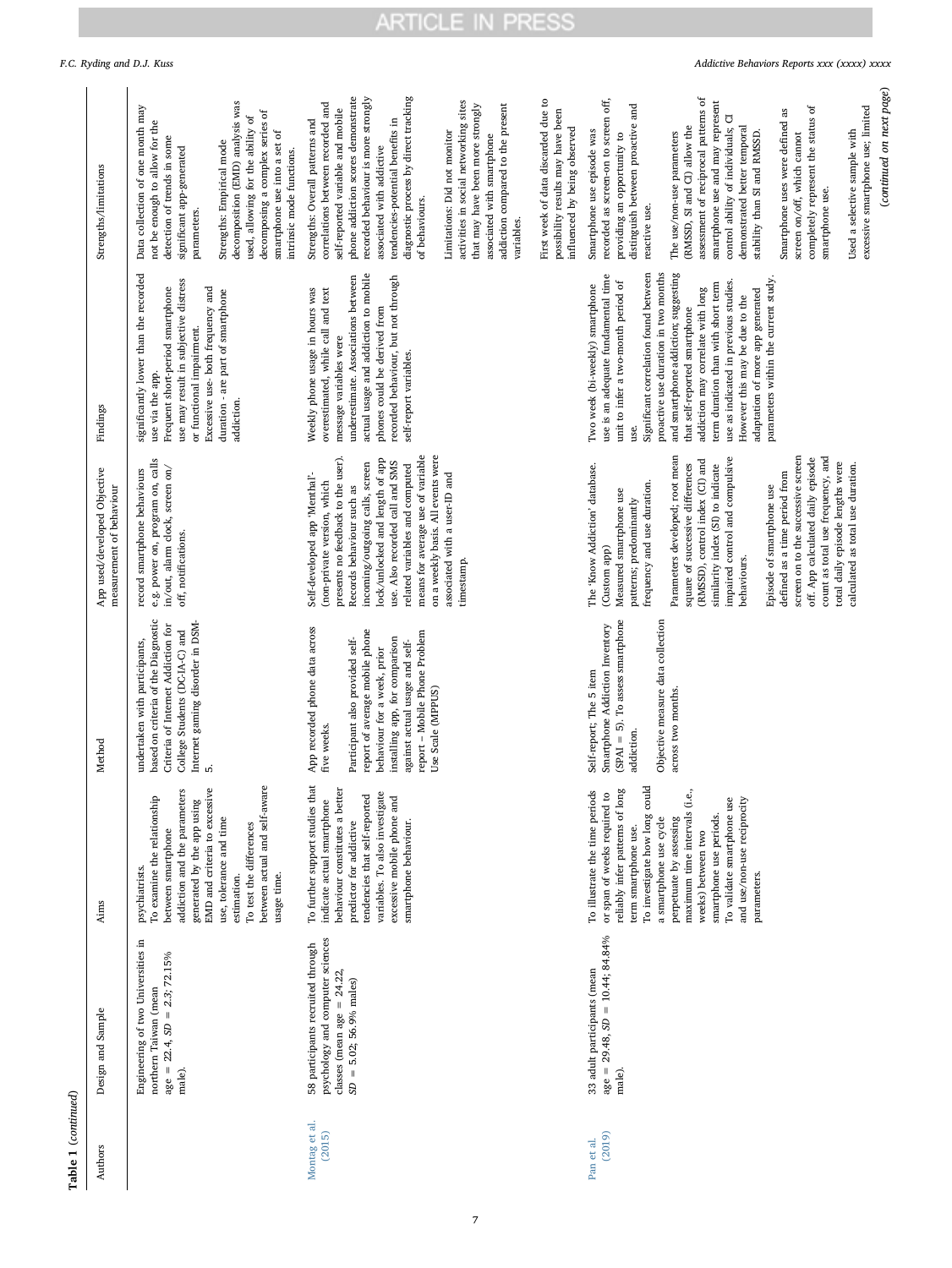| ٦           |  |
|-------------|--|
|             |  |
| Ξ<br>r<br>œ |  |

| Authors                    | Design and Sample                                                                                                                                                                                     | Aims                                                                                                                                                                        | Method                                                                                                                                                             | App used/developed Objective<br>measurement of behaviour                                                                                                                                                                                                                                                                                                                                                                                                                                                                        | Findings                                                                                                                                                                                                                                                                                                                                                                                       | Strengths/limitations                                                                                                                                                                                                                                                                                                            |
|----------------------------|-------------------------------------------------------------------------------------------------------------------------------------------------------------------------------------------------------|-----------------------------------------------------------------------------------------------------------------------------------------------------------------------------|--------------------------------------------------------------------------------------------------------------------------------------------------------------------|---------------------------------------------------------------------------------------------------------------------------------------------------------------------------------------------------------------------------------------------------------------------------------------------------------------------------------------------------------------------------------------------------------------------------------------------------------------------------------------------------------------------------------|------------------------------------------------------------------------------------------------------------------------------------------------------------------------------------------------------------------------------------------------------------------------------------------------------------------------------------------------------------------------------------------------|----------------------------------------------------------------------------------------------------------------------------------------------------------------------------------------------------------------------------------------------------------------------------------------------------------------------------------|
|                            |                                                                                                                                                                                                       |                                                                                                                                                                             |                                                                                                                                                                    | Proactive use defined as one use<br>episode without any notification<br>within one minute before the<br>screen on. Subsequently the<br>proactive use frequency and<br>proactive use duration were<br>calculated.                                                                                                                                                                                                                                                                                                                |                                                                                                                                                                                                                                                                                                                                                                                                | may generate identical values on the<br>periods spread out in short intervals<br>may generate similar CI with sparse<br>parameters. E.g. frequent, long use<br>use period with sporadic checking.<br>Different smartphone use patterns<br>temporal stability on use/non-use<br>generalisability.                                 |
| Prasad et al.<br>(2018)    | $age = 22.89$ , $SD = 2.79$ ; 50%<br>$\mathfrak{a}% _{T}=\mathfrak{a}_{T}$<br>postgraduate students from<br>tertiary care hospital were<br>recruited in India (mean<br>140 undergraduate and<br>male) | excessive smartphone use with<br>correlates and predictors of<br>To evaluate psychological<br>a telemetric (objective)<br>approach.                                         | Objective data collected across<br>Addiction Scale) and objective<br>(including the Smartphone<br>Both psychometric tests<br>measures (three apps).<br>seven days. | provides the number lock/unlock<br>cycle an individual has performed<br>on the phone over a certain time-<br>the user-recorded in min. It also<br>'Instant'; keeps track of duration<br>duration of minutes spent on all<br>'Callistics'; 'App Usage Tracker';<br>in minutes spent on all apps by<br>Callistics'; tracks number and<br>apps by the user-recorded in<br>'App Usage Tracker'; tracks<br>duration of calls made and<br>received from device.<br>minutes and seconds.<br>Android phone only.<br>'Instant'<br>frame. | SAS score significantly predicted time<br>smartphone usage as well as usage on<br>spent on a smartphone in a seven day<br>networking sites were ego resiliency,<br>Psychological factors predict overall<br>conscientiousness, neuroticism and<br>Predictors for time spent on social<br>individual apps.<br>openness.<br>period.                                                              | participants to install apps to track<br>usage and reset WhatsApp usage<br>Exclusion of iOS/Windows users.<br>Limitations: Unwillingness of<br>statistics.                                                                                                                                                                       |
| Rozgonjuk et al.<br>(2018) | 101 college students recruited from<br>university. (mean $age = 19.53$ ,<br>$SD = 4.31, 76.2%$ female)<br>a Midwestern, U.S. public                                                                   | smartphone use over one week<br>depression, anxiety and daily<br>depressive mood relate to<br>To investigate how self-<br>reported levels of PSU,<br>objectively measured   | Objective data collected over<br>psychometric test (SAS) and<br>Implementation of both<br>period of one week.<br>objective measure.                                | Tracks usage of screen time (time<br>unlocked) and number of screen<br>'Moment'; Support iOS system<br>unlocks (unlocking phone).<br>phone screen is active and<br>only.                                                                                                                                                                                                                                                                                                                                                        | ъf<br>of screen time over a week, and that it<br>associated with the average minutes<br>positively predicted the minutes of<br>significantly related to the number<br>screen time over a week in growth<br>phone screen unlocks over a week.<br>curve analysis. Phone screen locks<br>scores. Self-reported PSU was not<br>could not be predicted from PSU<br>Self-reported PSU was positively | Different types of smartphone usage<br>screen unlocks could provide insight<br>completion and participating in the<br>week-long phone observation study,<br>into PSU and negative mood from<br>measures e.g. screen time and<br>Time lag between web survey<br>which may have influenced<br>different perspectives.<br>findings. |
|                            |                                                                                                                                                                                                       |                                                                                                                                                                             |                                                                                                                                                                    |                                                                                                                                                                                                                                                                                                                                                                                                                                                                                                                                 |                                                                                                                                                                                                                                                                                                                                                                                                | usage being monitored, which may<br>downwardly over the study period.<br>Participants aware of smartphone<br>have increased self-criticism and<br>depression/anxiety monitoring,<br>potentially influencing them to<br>self-monitoring in those with<br>adjust smartphone usage                                                  |
| Shin and Lee<br>(2017)     | students from a university in Korea<br>and SD not reported; 63.59% males).<br>(age range 18-30 years, mean age<br>195 undergraduate and graduate                                                      | ਰੂ<br>To discover the relationship<br>To characterise smartphone<br>smartphone usage patterns.<br>addiction diagnostic scale<br>between smartphone<br>addiction in terms of | Participant to install app and send<br>Also filled out modified version of<br>average smartphone usage<br>patterns to research.                                    | the usage time of each individuals<br>Collects usage patterns; monitors<br>'Smartphone Usage Tracker'<br>Android system only.                                                                                                                                                                                                                                                                                                                                                                                                   | Solely measuring total usage time is<br>correlated with communication but<br>not enough to predict whether a<br>Smartphone addiction is highly<br>smartphone user is addicted.<br>not entertainment.                                                                                                                                                                                           | representing the multifaced nature<br>While smartphone usage is more<br>Usage time does not capture<br>of smartphone addiction.<br>accurate, it is limited in                                                                                                                                                                    |

(continued on next page)

 $\left( {continued\ on\ next\ page} \right)$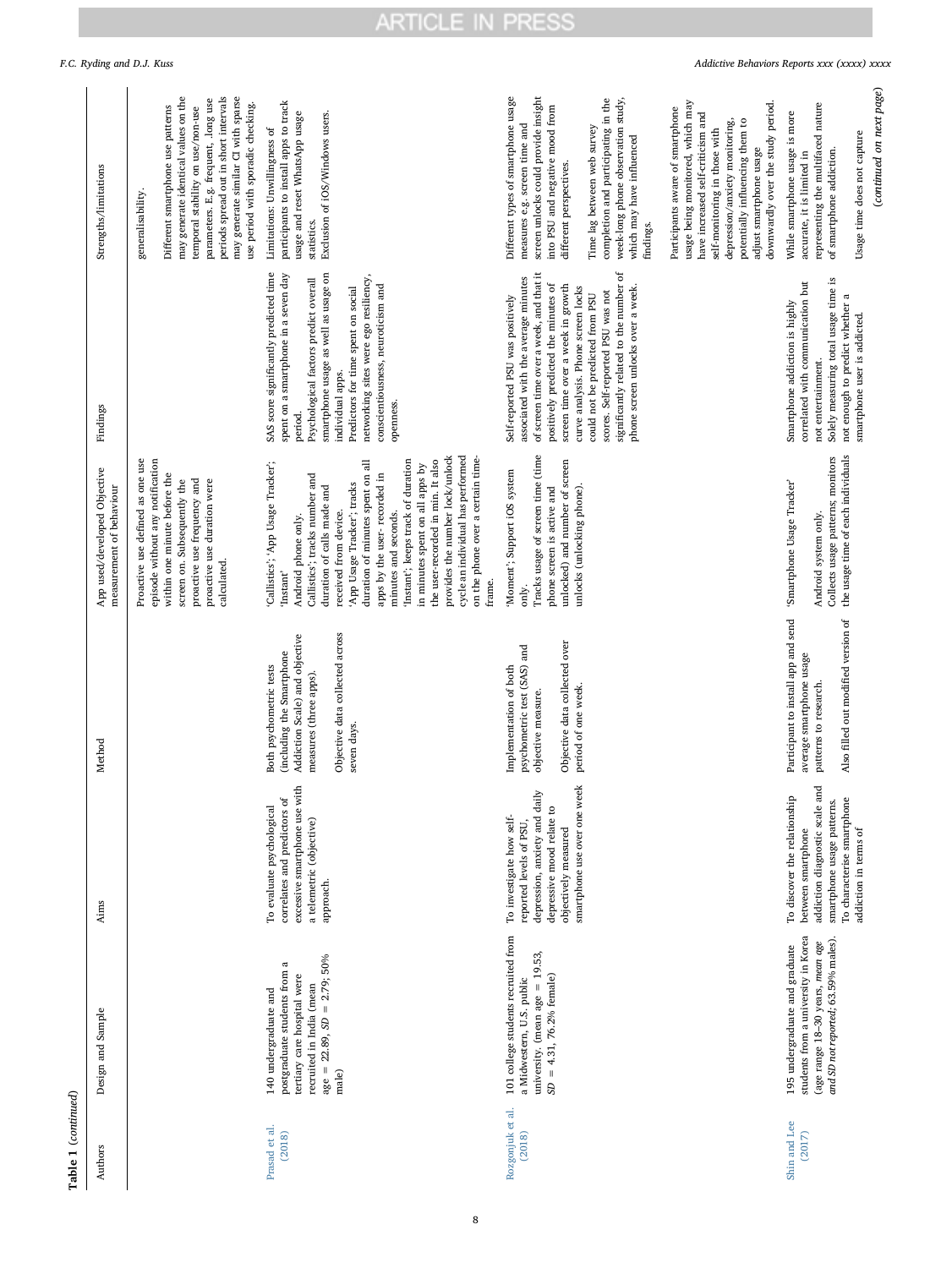| Table 1 (continued)            |                                                                                                                                                                    |                                                                                                                                                                                                                                                                                                    |                                                                                                                                                                                                                                                                                                                                                                                                           |                                                                                                                                                                                                                                                                                                                                                                                                                                                                                                                                                                                                                                           |                                                                                                                                                                                                                                                                                                                                                                                                                                                     |                                                                                                                                                                                                                                                                                                                                                             |
|--------------------------------|--------------------------------------------------------------------------------------------------------------------------------------------------------------------|----------------------------------------------------------------------------------------------------------------------------------------------------------------------------------------------------------------------------------------------------------------------------------------------------|-----------------------------------------------------------------------------------------------------------------------------------------------------------------------------------------------------------------------------------------------------------------------------------------------------------------------------------------------------------------------------------------------------------|-------------------------------------------------------------------------------------------------------------------------------------------------------------------------------------------------------------------------------------------------------------------------------------------------------------------------------------------------------------------------------------------------------------------------------------------------------------------------------------------------------------------------------------------------------------------------------------------------------------------------------------------|-----------------------------------------------------------------------------------------------------------------------------------------------------------------------------------------------------------------------------------------------------------------------------------------------------------------------------------------------------------------------------------------------------------------------------------------------------|-------------------------------------------------------------------------------------------------------------------------------------------------------------------------------------------------------------------------------------------------------------------------------------------------------------------------------------------------------------|
| Authors                        | Design and Sample                                                                                                                                                  | Aims                                                                                                                                                                                                                                                                                               | Method                                                                                                                                                                                                                                                                                                                                                                                                    | App used/developed Objective<br>measurement of behaviour                                                                                                                                                                                                                                                                                                                                                                                                                                                                                                                                                                                  | Findings                                                                                                                                                                                                                                                                                                                                                                                                                                            | Strengths/limitations                                                                                                                                                                                                                                                                                                                                       |
|                                |                                                                                                                                                                    | categorial usage patterns of<br>discriminate smartphone<br>addicts from non-addicts.<br>smartphone, and to                                                                                                                                                                                         | the smartphone addiction self-<br>diagnosis scale (S scale).                                                                                                                                                                                                                                                                                                                                              | app and averages them to get the<br>total usage time per day                                                                                                                                                                                                                                                                                                                                                                                                                                                                                                                                                                              |                                                                                                                                                                                                                                                                                                                                                                                                                                                     | psychopathological symptoms, such<br>and interpersonal conflict, implying<br>that measuring smartphone usage<br>as compulsive smartphone usage<br>alone is not sufficient enough to<br>predict smartphone addiction.                                                                                                                                        |
| Tossell et al.<br>(2015)       | in Houston Texas. (mean age and SD<br>community college and university<br>not reported; 55.88% male)<br>34 students from both a                                    | behaviours and their relation<br>To examine smartphone user<br>addiction through the use of<br>to self-reported smartphone<br>both survey and telemetric<br>data.                                                                                                                                  | Objective data collected over one<br>Use of both survey (Smartphone<br>Instrument (SAMI) and Internet<br>Quasi-experimental approach.<br>Addiction Test and objective<br>Addiction Measurement<br>measure.<br>year.                                                                                                                                                                                       | launches occurred (i.e. date/time<br>duration of application launches,<br>Data captured every night. Data<br>sent/received and URL's visited<br>that was collected included all<br>'LiveLAb' (Custom developed)<br>such as how many texts were<br>stamps). Further information<br>on Safari, was also collected.<br>and when the application<br>application launches, the                                                                                                                                                                                                                                                                 | almost twice as often compared to the<br>Facebook and the Web drove this use.<br>Addictive users showed significantly<br>lower time-per-interaction than non-<br>non-addicted user; mail, messaging,<br>spent twice as much time on their<br>indicate addiction. Addicted used<br>differentiated smartphone use as<br>phone and launched application<br>compared to users who did not<br>Addicted users demonstrated<br>addicts for the above apps. | typical survey = based research and<br>helps to mitigate small sample sizes.<br>The telemetric use data provides<br>more depth and precision than                                                                                                                                                                                                           |
| Wilcockson<br>(2018)<br>et al. | 27 students and staff from the<br>age = 22.52, SD not reported;<br>University of Lincoln (mean<br>62.96% female)                                                   | reliably infer general patterns<br>whether self-report measures<br>To examine how much time<br>of problematic smartphone<br>should be spent measuring<br>use is associated with real-<br>mobile phone operation to<br>checking behaviours, and<br>of usage and repetitive<br>time patterns of use. | Both psychometric test (Mobile<br>MPPUS) and objective measure<br>Objective data collected across<br>Phone Problem Use Scale;<br>implemented.<br>14 days.                                                                                                                                                                                                                                                 | second when the activity stopped<br>intensive activities, e.g., calls and<br>frequency of use. (Total hours of<br>generated by the end of the day:<br>usage determined by the amount<br>Two behavioural measures were<br>use, but also included processor<br>Custom developed app through<br>primarily that involved screen<br>Provided timestamp when the<br>of time the phone was active,<br>total hours of usage and the<br>phone became active, and a<br>and phone became inactive-<br>whilst frequency of use was<br>measured by the number of<br>Funf in a Box framework.<br>smartphone checks.)<br>playing music.<br>Android only. | correlate with self-reported measure.<br>habitual checking behaviours can be<br>Objective measures did not reliably<br>typical weekly usage in hours, but<br>reliably inferred within two days.<br>minimum of five days will reflect<br>Smartphone usage collected for a                                                                                                                                                                            | The first day of data collection was<br>Relatively little data is required to<br>implicated the inference of typical<br>quantify typical usage for longer<br>removed due to participant time<br>differences when the app was<br>installed, which may have<br>periods of time.<br>behaviour.                                                                 |
| (2019)<br>Ellis et al.         | 238 participants recruited from<br>Academic (mean age $= 31.88$ ,<br>$SD = 11.19, 52.10%$ female).<br>Lancaster, Bath and Lincoln<br>universities and via Prolific | ten smartphone usage scales<br>and single estimates against<br>To compare the accuracy of<br>smartphone behaviour.<br>objective measures of                                                                                                                                                        | Self-report estimate on number of<br>Psychometric tests (Mobile Phone<br>in the Extended Self, Attachment<br>NMP-Q, Possession Incorporation<br>smartphone daily, in addition to<br>daily and how many times they<br>number of notification received<br>pick up their device each day.<br>Scale, Smartphone Addiction<br>Nomophobia Questionnaire;<br>Problem Use Scale; MPPUS,<br>hours/minutes spent on | minutes spent on phone, number<br>Measure of number of hours and<br>number of times device picked<br>up.<br>of notifications received and<br>Apple's Screen Time App.<br>iOS system only.                                                                                                                                                                                                                                                                                                                                                                                                                                                 | technology use as habitual as opposed<br>generally poor. Single estimates and<br>Correlations between psychometric<br>scales and objective behaviour are<br>measures that attempt to frame<br>favourably with subsequent<br>to addictive correlate more<br>smartphone behaviour.                                                                                                                                                                    | (continued on next page)<br>Behavioural measures utilised were<br>view their own data in real, which<br>System used allows participants to<br>may have implicated correlation<br>limited; use of daily tracking as<br>measurements based on hourly<br>between self-report data and<br>opposed to finer temporal<br>objective measure.<br>patterns of usage. |

F.C. Ryding and D.J. Kuss *Addictive Behaviors Reports xxx (xxxx) xxxx*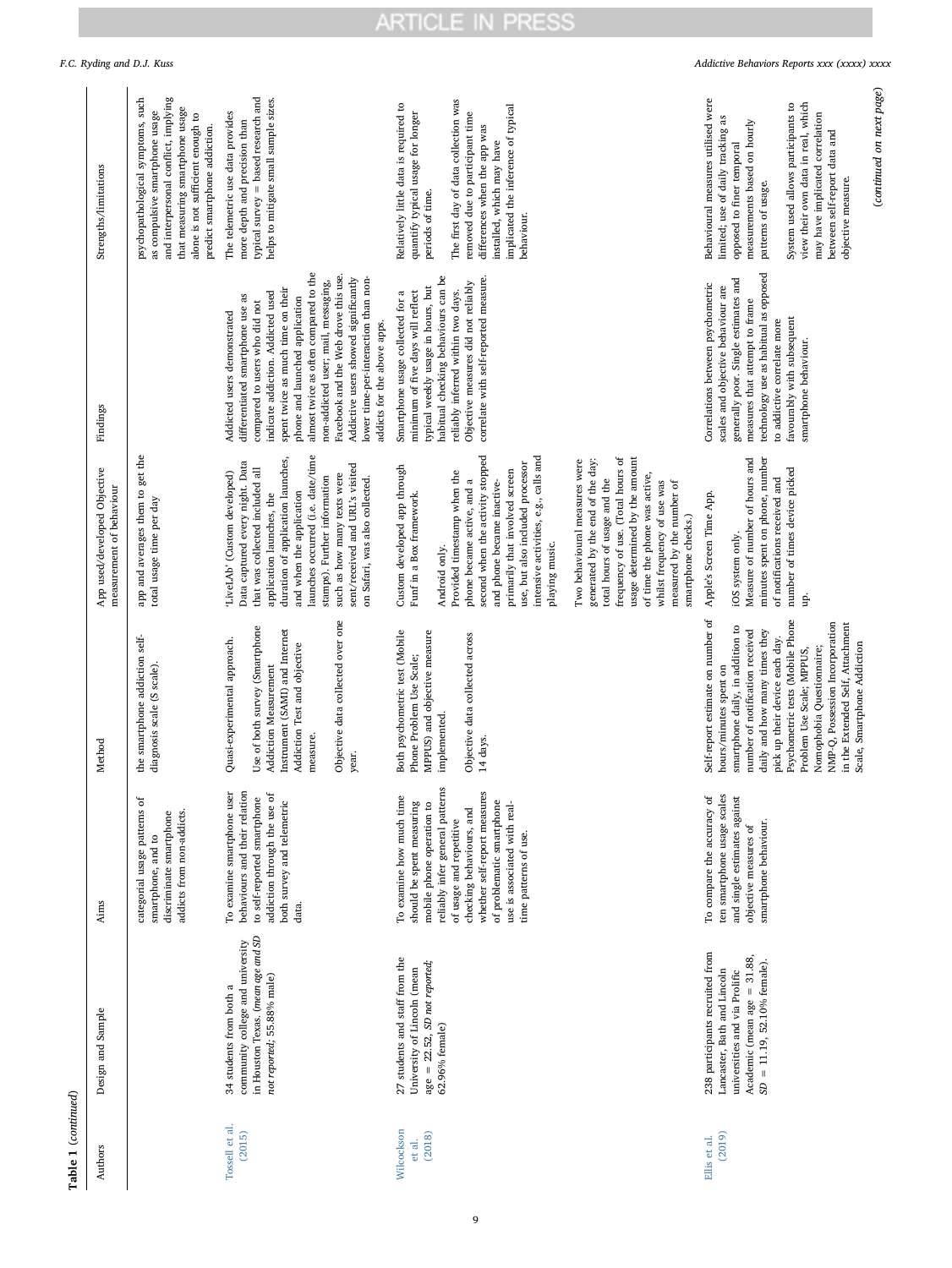| Authors                         | Design and Sample                                                                                                   | Aims                                                                                                                                                                                                                                                                            | Method                                                                                                                                                                                                                                                                              | App used/developed Objective<br>measurement of behaviour                                                                                                                                                                                                                                                       | Findings                                                                                                                                                                                                                                                           | Strengths/limitations                                                                                                                                                                                                                                                                    |
|---------------------------------|---------------------------------------------------------------------------------------------------------------------|---------------------------------------------------------------------------------------------------------------------------------------------------------------------------------------------------------------------------------------------------------------------------------|-------------------------------------------------------------------------------------------------------------------------------------------------------------------------------------------------------------------------------------------------------------------------------------|----------------------------------------------------------------------------------------------------------------------------------------------------------------------------------------------------------------------------------------------------------------------------------------------------------------|--------------------------------------------------------------------------------------------------------------------------------------------------------------------------------------------------------------------------------------------------------------------|------------------------------------------------------------------------------------------------------------------------------------------------------------------------------------------------------------------------------------------------------------------------------------------|
|                                 |                                                                                                                     |                                                                                                                                                                                                                                                                                 | Scale; SABAS, Problematic Mobile<br>PMPUQ, Media and Technology<br>Application-Based Addiction<br>Questionnaires (SUQ-G&A).<br>Usage and Attitudes Scale;<br>Phone Use Questionnaire;<br>MTUAS, Smartphone Use<br>Scale; SAS, Smartphone                                            |                                                                                                                                                                                                                                                                                                                |                                                                                                                                                                                                                                                                    |                                                                                                                                                                                                                                                                                          |
|                                 |                                                                                                                     |                                                                                                                                                                                                                                                                                 | Objective measure implemented;<br>data collected from a period of<br>one week.                                                                                                                                                                                                      |                                                                                                                                                                                                                                                                                                                |                                                                                                                                                                                                                                                                    |                                                                                                                                                                                                                                                                                          |
| (2018)<br>Elhai et al.          | Midwestern, U.S. university (mean<br>age = 19.75, $SD = 2.03$ , 64.70%<br>68 college students from a<br>female).    | over the course of one week by<br>measures design that allowed<br>for direct tests of associations<br>between depression severity<br>To examine smartphone use<br>and emotion regulation, in<br>involved in increased and<br>addition to the correlates<br>employing a repeated | survey implemented: (self-report<br>features, Smartphone Addiction<br>Patient Health Questionnaire-9;<br>Scale-Short Version; SAS-SV,<br>on frequency of smartphone<br>Both objective measure and<br>PHQ-9, Emotion Regulation<br>Questionnaire; ERQ).                              | used daily (time that phone is<br>Moment'; Support iOS system<br>Measures screen time actively<br>locked is not included)<br>only.                                                                                                                                                                             | expressive suppression as an emotion<br>Lower depression severity predicted<br>period of one week. Greater use of<br>regulation strategy predicted more<br>baseline smartphone use, but less<br>increased smartphone use over a<br>smartphone use during the week. | the course of the week without bias<br>that that participants did not think/<br>background, therefore it is possible<br>was being monitored, subsequently<br>maintaining their regular use over<br>Strengths: Moment app ran in the<br>forgot that their smartphone use<br>or influence. |
|                                 |                                                                                                                     | problematic smartphone use.                                                                                                                                                                                                                                                     | Objective measure collected<br>across one week.                                                                                                                                                                                                                                     |                                                                                                                                                                                                                                                                                                                |                                                                                                                                                                                                                                                                    | usage was being monitored, which<br>Limitations: Similarly, participants<br>were aware that their smartphone<br>smartphone use behaviour.<br>may have implicated their                                                                                                                   |
|                                 |                                                                                                                     |                                                                                                                                                                                                                                                                                 |                                                                                                                                                                                                                                                                                     |                                                                                                                                                                                                                                                                                                                |                                                                                                                                                                                                                                                                    | data on specific types of smartphone<br>Due to limitations on Moment app,<br>features used over the week were<br>not acquired.                                                                                                                                                           |
| Giunchiglia<br>(2018)<br>et al. | 72 undergraduate students from<br>(mean age and SD not reported;<br>the University of Trento, Italy<br>61.1% male). | representing social media use<br>and using smartphones to both<br>To employ both time diaries<br>To define new metrics in<br>establish the correlation<br>and smartphone data to<br>administer time diaries.<br>track app usage and to                                          | Objective data collection and time<br>Average (GPA)- the average grade<br>qualitative dimension of academic<br>diaries through application used.<br>of point student obtained during<br>Academic performance assessed<br>with two measures: Grade Point<br>the semester. Represents | multiple sensors (hardware- GPS,<br>accelerometer, gyroscope) and<br>running on device) and time<br>software (in/out calls, apps<br>Both data collection from<br>(Custom developed)<br>'iLog'                                                                                                                  | session and duration) is negatively<br>associated with student academic<br>academic activities (in terms of<br>Social media app usage during<br>performance.                                                                                                       | Limitations: small time frame of two<br>week) allowing a bigger window to<br>diaries this is more than usual (one<br>weeks. However in regards to time<br>extract patterns from through this<br>data                                                                                     |
|                                 |                                                                                                                     | between social media usage<br>and academic performance.                                                                                                                                                                                                                         | (CFU) - course credits obtained by<br>Data collection across two weeks.<br>Credito Formativo Universitario<br>students for each exam taken.<br>Represents quantitative<br>dimension of academic<br>performance.<br>performance.                                                     | information (collection of data of<br>apps that are running at the time<br>usage (most used), screen status<br>questions on activities, location<br>at which they are running) and<br>Data included social media app<br>and social relations of students<br>diaries, consisting of three-sub<br>every 30 mins. |                                                                                                                                                                                                                                                                    | usage and academic performance) -<br>parameters defined (social media,<br>different types of usage patterns.<br>distinction allows capturing<br>Strengths: three different                                                                                                               |
| Lee, Kim,<br>Lee, Lee, Ko,      |                                                                                                                     | To identify the usage patterns<br>related to smartphone overuse                                                                                                                                                                                                                 | Proneness Scale for Adults) and<br>Survey (Smartphone Addiction                                                                                                                                                                                                                     | SmartLogger' Custom app.<br>academic performance.<br>Android only.                                                                                                                                                                                                                                             | group has longer usage time per day<br>Compared to non-risk group, risk                                                                                                                                                                                            | (continued on next page)<br>Fine-grained usage features such as<br>session time distribution exhibited                                                                                                                                                                                   |

F.C. Ryding and D.J. Kuss *Addictive Behaviors Reports xxx (xxxx) xxxx*

10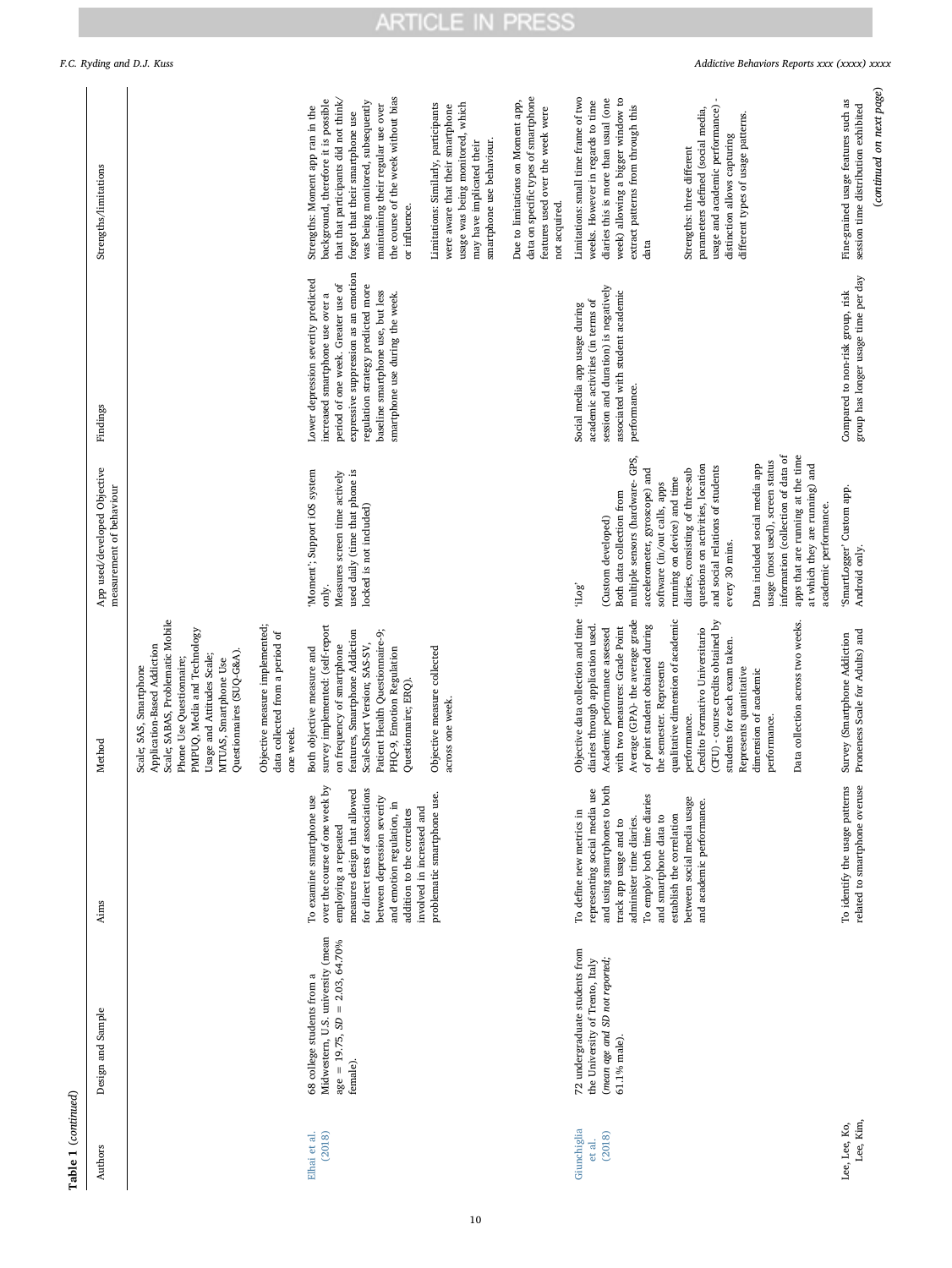|  |  | F.C. Ryding and D.J. Kuss |  |  |  |  |
|--|--|---------------------------|--|--|--|--|
|--|--|---------------------------|--|--|--|--|

| Table 1 (continued)    |                                                                                                                                                    |                                                                                                                     |                                                                                                                                                                                                            |                                                                                                                                                                                                                                                                                                                                                                                                                                                                                                                                                                                 |                                                                                                                                                                                                                                                    |                                                                                                                                                                                                                                                                                                                                                                                                                                                                                  |
|------------------------|----------------------------------------------------------------------------------------------------------------------------------------------------|---------------------------------------------------------------------------------------------------------------------|------------------------------------------------------------------------------------------------------------------------------------------------------------------------------------------------------------|---------------------------------------------------------------------------------------------------------------------------------------------------------------------------------------------------------------------------------------------------------------------------------------------------------------------------------------------------------------------------------------------------------------------------------------------------------------------------------------------------------------------------------------------------------------------------------|----------------------------------------------------------------------------------------------------------------------------------------------------------------------------------------------------------------------------------------------------|----------------------------------------------------------------------------------------------------------------------------------------------------------------------------------------------------------------------------------------------------------------------------------------------------------------------------------------------------------------------------------------------------------------------------------------------------------------------------------|
| Authors                | Design and Sample                                                                                                                                  | Aims                                                                                                                | Method                                                                                                                                                                                                     | App used/developed Objective<br>measurement of behaviour                                                                                                                                                                                                                                                                                                                                                                                                                                                                                                                        | Findings                                                                                                                                                                                                                                           | Strengths/limitations                                                                                                                                                                                                                                                                                                                                                                                                                                                            |
| Yang et al.<br>(2014)  | 95 college students from university<br>in Korea (mean age = $20.6$ ,<br>$SD = 1.7, 70.5\%$                                                         | guidelines to facilitate the<br>and to provide several<br>design of intervention<br>software.                       | Data collected across an average<br>addition to objective measure.<br>interview implemented in<br>of 27 days.                                                                                              | power on/off, screen on/off, calls<br>browsing URLs and notifications,<br>Logs active/inactive apps, touch<br>and text input events, web<br>and SMS.                                                                                                                                                                                                                                                                                                                                                                                                                            | Usage time and frequency correlated<br>Risk group more susceptible to push<br>and different diurnal usage patterns.<br>notification and tend to consume<br>to smartphone overuse.<br>more online content.                                          | Allowed for unobtrusive monitoring<br>consistent patterns across datasets.<br>that has minimal impacts on user<br>behaviour.                                                                                                                                                                                                                                                                                                                                                     |
| Shin and Dey<br>(2013) | 48 participants recruited through<br>local university community and<br>Android market place (mean<br>age = 26.7, SD not reported;<br>70.83% male). | To explore and automated,<br>objective and repeatable<br>problematic smartphone<br>approach for assessing<br>usage. | addiction based on Mobile Phone<br>Problematic Use Scale (MPPUS).<br>Objective data collected over a<br>Psychometric assessments of<br>Individual interviews.<br>period of 25.1 days<br>Objective measure. | Collected sensory data, including<br>app usage, touch inputs and push<br>apps, e.g., new incoming SMS or<br>Also extracted usage features of<br>screen turning on/off (a session<br>session usage (interval between<br>apps that were installed and in<br>involves app and event usage),<br>use, battery usage, events and<br>notifications and screen status<br>event usage (events sent form<br>indicates a unit of usage that<br>email, upcoming events from<br>smartphones such as battery<br>usage, network data usage,<br>Custom app. Android only.<br>calendar)<br>data. | ratio of SMSs to calls, event-initiated<br>sessions, number of apps used event<br>event initiated sessions are useful in<br>initiated session and length of non-<br>The number of apps used per day,<br>detecting problematic smartphone<br>usage. | relatively short (3.5 weeks average)<br>inconvenience for the user and can<br>automated, it can be repeated as<br>insightful in terms of changes in<br>approach for problematic usage<br>Limitations: Limited to Android<br>frequently as desired. Also low<br>long term data may be more<br>Strengths: Since the detection<br>implemented is objected and<br>usage depending on context<br>detect problematic use after<br>users. Observation deemed<br>behaviour is exhibited. |

F.C. Ryding and D.J. Kuss *Addictive Behaviors Reports xxx (xxxx) xxxx*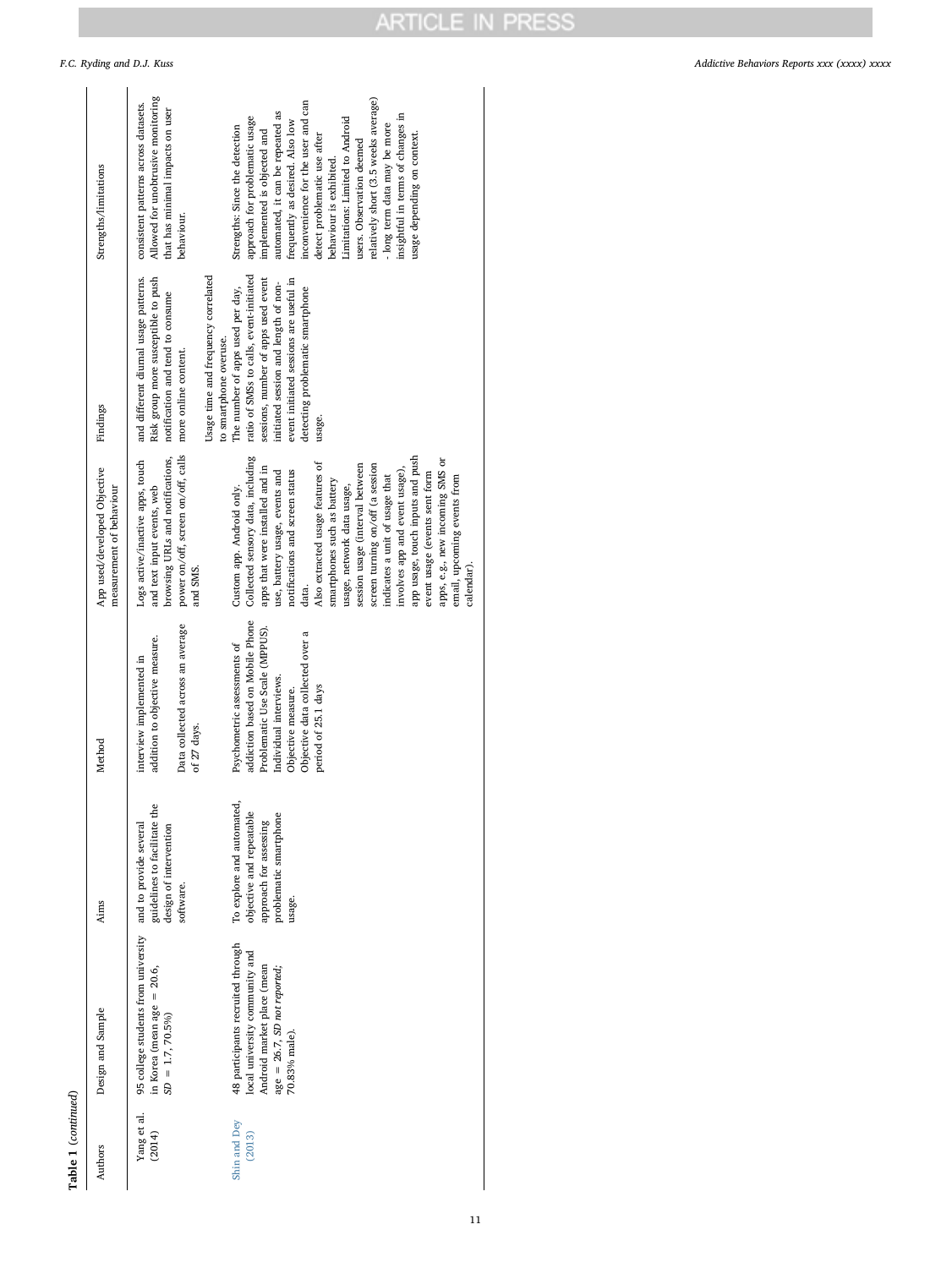# Table 2 <br>Applications employed and features monitored. Applications employed and features monitored.

|                                |                                                                                                                                                                                                                                                                                                                                                                                                                       | Times device<br>picked up | Hours/mins on<br>phone | Screen on/<br>off | Calls in/<br>out | SMS sent/<br>received | URL's<br>Web | App launches Most used<br>apps | Length of app Notifications Timestamps<br>use |  |
|--------------------------------|-----------------------------------------------------------------------------------------------------------------------------------------------------------------------------------------------------------------------------------------------------------------------------------------------------------------------------------------------------------------------------------------------------------------------|---------------------------|------------------------|-------------------|------------------|-----------------------|--------------|--------------------------------|-----------------------------------------------|--|
| Available through app<br>store | Smartphone Usage Tracker<br>How Often Do You Use<br>App Usage Tracker<br>Apple Screen Time<br>Callistics<br>Moment<br>Instant                                                                                                                                                                                                                                                                                         |                           |                        |                   |                  |                       |              |                                |                                               |  |
| Bespoke app                    | Smartphone Addiction Management<br>Smartphone Overdependence<br>(Lin, Lin, Chiang et al., 2017)<br>$\begin{array}{l} \text{(Lin et al., 2015)}\\ \textbf{Know Addition (Prototype)} \end{array}$<br>$\begin{array}{l} \text{(Shin \&\,Deg,\ 2013)}\\ \text{Know Addition (Prootype)} \end{array}$<br>Management System<br>Know Addiction<br>Smartlogger<br>Unnamed<br>Unnamed<br>Menthal<br>LiveLab<br>System<br>iLog |                           |                        |                   |                  |                       |              |                                |                                               |  |
|                                | (Wilcockson et al., 2018)                                                                                                                                                                                                                                                                                                                                                                                             |                           |                        |                   |                  |                       |              |                                |                                               |  |

<span id="page-11-0"></span>F.C. Ryding and D.J. Kuss *Addictive Behaviors Reports xxx (xxxx) xxxx*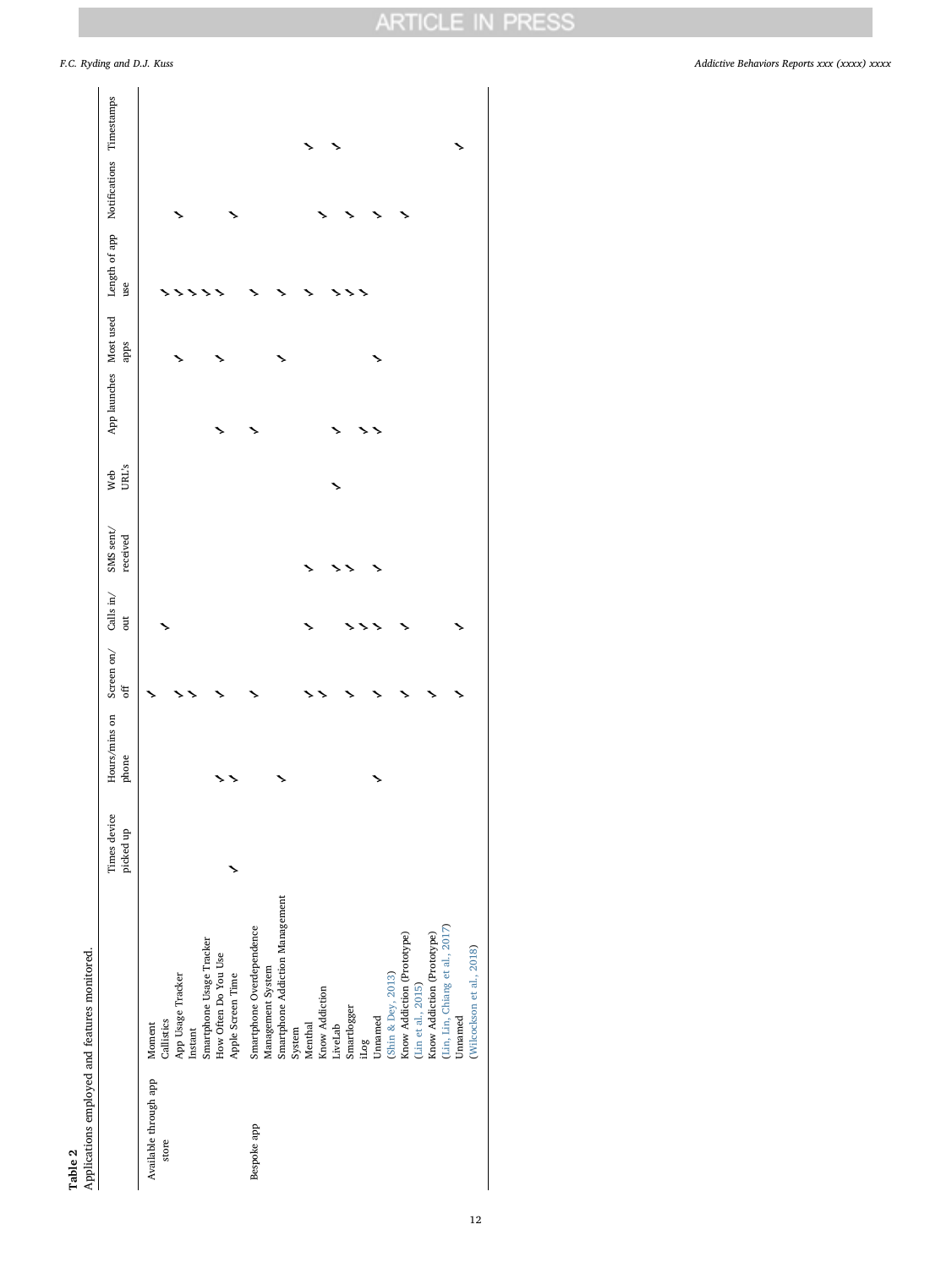Consistent with the features of passive objective assessment, all applications employed within the present studies allowed for the collection of data without extra user input by the participants involved. Data collection was unobtrusive in nature, enabling a variety of smartphone interaction and behaviours to be assessed through functionalities such as screen time and screen locks/unlocks. A handful of studies also included the measurement of notifications received by the user (e.g. [Lee et al., 2014; Lin et al., 2015](#page-16-29)) which although can be objectively monitored, are not a direct measure of behaviour. Yet, in the context of problematic smartphone use here, notifications were viewed as a cue for triggering problematic smartphone behaviour, and were subsequently monitored to predict user behaviour through assessing how notifications act as a request for user attention and observing how users respond [\(Ellis et al., 2019; Kanjo et al., 2017; Lee](#page-16-13) [et al., 2014](#page-16-13)).

#### 3.3. Objective assessment of problematic smartphone use

#### 3.3.1. Usage time

All passive objective measures had the ability to monitor usage time spent on smartphones. Smartphone usage was assessed by the total usage time in minutes and hours (e.g., [Shin & Dey, 2013; Montag et al.,](#page-17-13) [2015; Shin & Lee, 2017; Elhai et al., 2018, 2019; Felisoni & Godoi,](#page-17-13) [2018; Lee et al., 2018; Prasad et al., 2018; Wilcockson et al., 2018](#page-17-13)), albeit there were differences in terms of the parameters being measured to assess usage within these studies. For three studies, usage was monitored via screen time, tracked when the phone was unlocked and the phone screen was active [\(Elhai et al., 2018; Felisoni & Godoi, 2018;](#page-16-24) [Rozgonjuk et al., 2018](#page-16-24)). In these, the average usage was then calculated for screen time per day ([Felisoni & Godoi, 2018](#page-16-22)), per week [\(Rozgonjuk](#page-17-18) [et al., 2018](#page-17-18)) and both weekdays and weekends ([Elhai et al., 2018](#page-16-24)). Findings demonstrated that males spent an average of 217.7 min per day on their smartphones, whilst women spent an average of 240.7 min per day [\(Felisoni & Godoi, 2018](#page-16-22)). Furthermore, this study also focussed on the impact of excessive smartphone use on academic performance, in which academic performance was assessed through the Self-Efficacy for Self-Regulated Learning scale (SE: SRL; [Zimmerman, Bandura, &](#page-17-19) [Martinez-Pons, 1992](#page-17-19)), in addition to performance on students' entrance exam. A significant negative relationship was found between the total time spent on smartphones on academic performance ([Felisoni & Godoi,](#page-16-22) [2018\)](#page-16-22). On the other hand, [Elhai et al. \(2018\)](#page-16-24) indicated that increased smartphone use over a week was predicted by lower baseline depression severity, whilst findings by [Rozgonjuk et al. \(2018\)](#page-17-18) found that selfreported problematic smartphone use was also positively associated with the average minutes of screen time across one week.

In addition to length of smartphone usage, three studies also included additional functions during data collection and analysis ([Lee](#page-16-25) [et al., 2018; Montag et al., 2015; Prasad et al., 2018](#page-16-25)). These included data usage and number of screen turn ons [\(Lee et al., 2018\)](#page-16-25), session usage and app usage [\(Shin & Dey, 2013](#page-17-13)), in addition to incoming and outgoing calls, screen lock and unlock and app usage [\(Montag et al.,](#page-17-16) [2015; Prasad et al., 2018](#page-17-16)). Findings by [Shin and Dey \(2013\)](#page-17-13) demonstrated that individuals spent an average of three hours a day on their smartphone, and executed applications 147.7 times per day. It was observed that the average number of usage sessions per day across all users was 89.9, whilst users who were assessed as having greater problematic smartphone use also used more apps and increased interaction sessions ([Shin & Dey, 2013\)](#page-17-13). On the other hand, [Lee et al. \(2018\)](#page-16-25) suggested that individuals at high risk of problematic use were those that turned their screen on more than 110 times per day and spent more than 72.5 h per week on their smartphone. It was also indicated that the higher number of screen turn ons was the greatest influence within those at high risk, with higher number of screen turn ons leading to greater differences between the actual usage time and perceived usage time, suggesting that high risk users were unable to identify their actual usage time [\(Lee et al., 2018](#page-16-25)). Similarly, findings by [Montag et al. \(2015\)](#page-17-16)

demonstrated that aggregated weekly mobile phone usage was overestimated by users, whilst more specific behaviours (e.g., outgoing calls) were underestimated. In contrast, findings by [Prasad et al. \(2018\)](#page-17-17) demonstrated that individuals with problematic usage (as indicated by the SAS) spent significantly more time on their smartphone and performed more lock-unlock cycles. More specifically, females also spent longer durations on calls, photo gallery and camera, whilst males predominantly used video streaming applications and smartphone-based academic apps ([Prasad et al., 2018](#page-17-17)). This suggests that although general usage time was the most monitored function across studies, more specific functions such as applications executed may be more informative in terms of pinpointing certain smartphone features that are associated with problematic smartphone usage and its consequences.

#### 3.3.2. Frequency of use and checking behaviours

Studies observing checking behaviour patterns or habitual problematic usage analysed different functionalities in terms of the objective measures used. To assess habitual checking behaviours, [Ellis et al.](#page-16-13) [\(2019\)](#page-16-13) focused on the number of pickups and notifications on the phone, in addition to hours of use. Although it was highlighted that the number of notifications received is not a measure of behaviour, it was used within this study as a predictive measure on the number of times the user may pick-up or check their smartphone. In contrast, [Wilcockson et al. \(2018\)](#page-17-14) implemented timestamps to monitor when the phone became active and inactive, generating frequency of use (i.e., phone checks, defined as any usage lasting < 15 s) in addition to total hours of usage. It was observed that smartphone behaviours across all users were highly predictive of total smartphone usage and checks, whilst usage was also similar during weekdays and weekends, and it was further indicated by the authors that multiple checks could signal absent-minded smartphone use, subsequently suggesting more habitual behaviour that is automatic. [Tossell et al. \(2015\)](#page-17-12) used a similar method in terms of implementing timestamps to monitor when applications were launched, in addition to data on the duration of application launches, how many texts were sent and received and URLs visited online. Time per Interaction (TPIs) rates were calculated, where lower TPIs reflect app usage that is short in duration and more frequently launched, and higher TPIs reflect longer duration usage, but with less frequent app launches. It was observed that lower TPI rates were exhibited by individuals addicted to their smartphones, suggesting that shorter and more fragmented interactions are more likely to lead to habitual usage patterns.

Bespoke applications implemented in two studies also calculated the average daily epoch (defined as smartphone use from screen on to successive screen off). Empirical mode decomposition (EMD) was employed, whereby the underlying structures of the time series can be deduced to analyse the app generated parameters. In particular, trends of frequency, duration and median use were calculated, with frequency and duration testing the criterion of "excessive use", and duration and median for "tolerance" (defined as a marked increase in the duration of smartphone use to achieve satisfaction) ([Lin et al., 2015](#page-16-16)). Findings illustrated excessive frequency of use as > 68.4 counts per day, and a cut-off point of 4.6 h per day for duration [\(Lin et al., 2015; Lin, Lin,](#page-16-16) [Chiang et al., 2017](#page-16-16)), suggesting that short periods of frequent use may result in subjective distress or functional impairment ([Lin et al., 2015](#page-16-16)). The assessment of the mean trend was also significant in identifying tolerance, demonstrating the use of EMD analysis is beneficial in evaluating parameters associated with problematic smartphone use, and indicating that excessive usage, including both frequency and duration, contribute to problematic smartphone use. Following this, a further app prototype calculated the reciprocity between smartphone use and non-use epochs [\(Lin, Lin, Chiang et al., 2017\)](#page-16-28) to evaluate compulsive smartphone behaviour. It was found that use frequency, duration and median, in addition to non-use frequency, predicted problematic smartphone use, whilst non-use duration and non-use median parameters predicted non-problematic smartphone use. These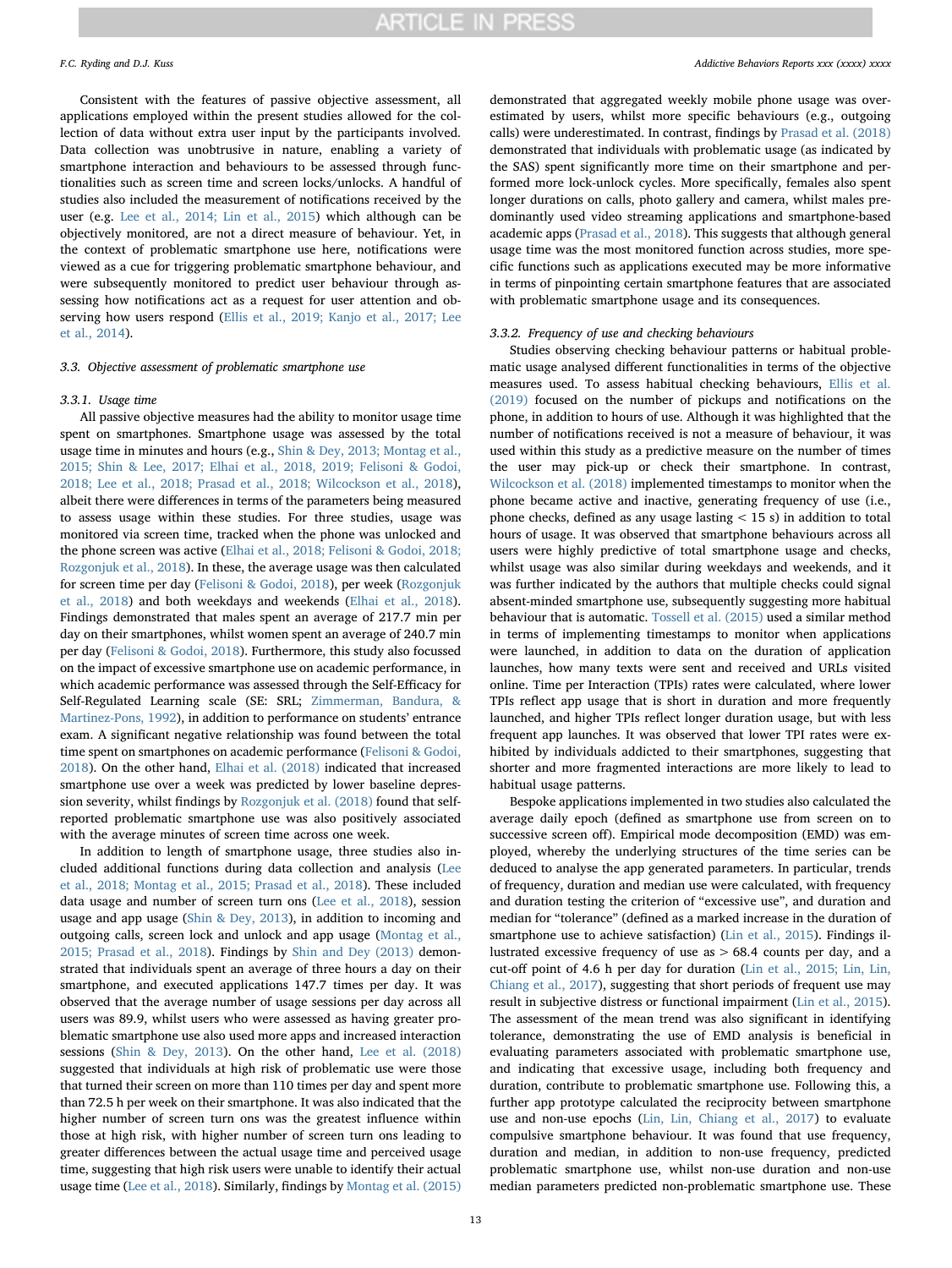patterns subsequently indicated the extent of impaired control of smartphone use, corresponding to that of compulsive symptoms presented in problematic behaviour [\(Lin, Lin, Chiang et al., 2017\)](#page-16-28), demonstrating the assessment of use and non-use reciprocity advantageous in identifying the nuances of problematic smartphone usage.

Similarly, [Pan et al. \(2019\)](#page-17-15) defined an episode of smartphone use as screen on to successive screen off. In this study, usage was distinguished between "proactive" and "reactive", where proactive use was defined as one episode without a notification within one minute before screen on. Proactive usage was described as more reflective of compulsive smartphone behaviour, as it reveals more information on the intention of usage, such as checking for notifications or messages, which can contribute to the assessment of reciprocal usage patterns that reflect the control ability of individuals [\(Pan et al., 2019](#page-17-15)), suggesting that shorter interactions and checking behaviours are likely to play an important part in driving smartphone behaviour, and may be a potential source in the development of problematic usage.

#### 3.3.3. Rewards

In terms of rewards, whereby individuals use their smartphones to gain instant gratifications, [Lee et al. \(2014\)](#page-16-29) monitored functions such as active/ inactive applications, web browsing URLs, notifications and screen locks/unlocks. Subsequently, aggregated usage, session-level usage and temporal usage patterns were analysed to identify usage patterns within problematic risk individuals and non-risk individuals. Findings demonstrated that usage time and frequency were related with smartphone overuse, suggesting that repeated usage for mood adjustment purposes may depend mainly on function as opposed to usage amount, and that this may subsequently lead to the formation of habitual usage and addictive behaviours [\(Lee et al., 2014\)](#page-16-29).

In addition, it was demonstrated in two studies that users seek out specific content to satisfy certain needs, which influenced the development of problematic smartphone use ([Elhai et al., 2018; Tossell et al.,](#page-16-24) [2015\)](#page-16-24). As aforementioned, [Tossell et al. \(2015\)](#page-17-12) monitored data in regards to application launches, text messaging and URLs visited online, followed by the calculation of TPIs. Findings also showed that problematic users spent more time on Mail, Facebook, Entertainment and Safari applications as opposed to non-problematic users, and it was indicated that phone checking satisfied an uncontrollable urge, which was demonstrated across all users considered smartphone addicts, indicating that rather than being addicted to the smartphone itself, it is the content to which the phone provides access that can lead to addictive behaviours [\(Tossell et al., 2015](#page-17-12)). Conversely, although findings illustrate problematic users spending more time on entertainment than non-problematic users, it was highlighted that there were no differences between users in terms of smartphone gaming ([Tossell et al., 2015](#page-17-12)). Similar results were reflected by Shin [and Lee \(2017\),](#page-17-3) whereby online gaming was not associated with problematic smartphone use. However, one study found gaming to be significantly associated with problematic usage [\(Choi et al., 2017\)](#page-16-23), suggesting that nuances regarding smartphone users and their personal affordances should be taken into account when assessing for problematic smartphone use.

In contrast, [Elhai et al. \(2018\)](#page-16-24) focused on the daily averages of smartphone usage to observe smartphone gratifications in the context of psychopathology. Here, it was found that whilst lower depression severity was associated with decreased smartphone use, increased smartphone use was observed for individuals who used expressive suppression as a maladaptive emotion regulation strategy, and it was suggested that expressive suppression may be gratified by an increase in smartphone use as a specific medium [\(Elhai et al., 2018\)](#page-16-24). This suggests that distinguishing between general smartphone usage and the affordances that they provide is important when assessing for problematic usage, as it can allow further understanding into problematic use to smartphones as a medium, and how different the affordances available can also lead to problematic use.

3.4. Additional assessments of problematic smartphone use employed in conjunction with objective monitoring

In addition to objective monitoring, 15 studies included a self-report measure to assess smartphone usage and addiction. These included variations of the Smartphone Addiction Scale [\(Elhai et al., 2018; Ellis](#page-16-24) [et al., 2019; Lee et al., 2017; Prasad et al., 2018; Rozgonjuk et al.,](#page-16-24) [2018\)](#page-16-24), variations of the Smartphone Addiction Proneness Scale (SAPS; [Kim, Lee, Lee, Nam, & Chung, 2014; Lee et al., 2014; Choi et al., 2017](#page-16-30)), the Mobile Phone Problematic Use Scale (MPPUS; [Bianchi & Phillips,](#page-16-31) [2005; Shin & Dey, 2013; Montag et al., 2015; Ellis et al., 2019;](#page-16-31) [Wilcockson et al., 2018](#page-16-31)) and the five item Smartphone Addiction Inventory (SPAI-5; [Lin et al., 2014; Pan et al., 2019](#page-16-32)).

Of these, ten studies implemented psychometric tests to assess the association between self-reported smartphone usage and behaviour in comparison to actual usage (e.g., [Prasad et al., 2018; Ellis et al., 2019](#page-17-17)), whilst four used psychometric tests to classify into addicted or not addicted groups (e.g., [Lee et al., 2014; Shin & Lee, 2017\)](#page-16-29) using cut-off scores of 30 for the SAS-SV ([Lee et al., 2017](#page-16-26)),  $\geq$  40 for the SAPS and ≥29 for the Smartphone Addiction Self-Diagnosis Scale (S-scale; [Shin &](#page-17-3) [Lee, 2017\)](#page-17-3) to be indicative of addictive smartphone use. The SAPS, SPAI-5 and MPPUS were found to be positively associated with smartphone behaviour [\(Lee et al., 2014; Pan et al., 2019; Shin & Dey,](#page-16-29) [2013\)](#page-16-29). Findings by [Ellis et al. \(2019\)](#page-16-13) however, indicated that the MPPUS did not reliably correlate with the objective measures; scores were unable to predict the number of smartphone checks or total use across the period of objective data collection, indicating that such scales perhaps struggle to capture problematic behaviour that is atypical and habitual in nature. The SAS on the other hand resulted in significant positive correlations when analysed against general smartphone use objective measures (e.g., [Prasad et al., 2018; Rozgonjuk et al., 2018\)](#page-17-17).

In addition, three studies employed interviews to assess problematic smartphone use, of which all were found to predict problematic behaviours ([Choi et al., 2017; Lin et al., 2015; Lin, Lin, Chiang et al., 2017](#page-16-23)). These were conducted using the Diagnostic Criteria of Internet Addiction for College Students (DC-IA-C; [Ko, Yen, Chen, Chen, & Yen, 2005;](#page-16-33) [Lin et al., 2015](#page-16-33)) and the Mini International Neuropsychiatric Interview (MINI; [Sheehan et al., 1998; Choi et al., 2017\)](#page-17-20). In addition, one study based the interview on criteria consisting of (i) characteristic symptoms of problematic smartphone use (e.g., persistent desire and/or unsuccessful attempts to cut down or reduce smartphone use), (ii) functional impairment caused by smartphone use (e.g., jeopardized or lost a significant relationship, job or educational/career opportunity due to smartphone use), and (iii) excluded addictive behaviour that accounted for obsessive compulsive disorders or bipolar I disorders ([Lin, Lin,](#page-16-28) [Chiang et al., 2017](#page-16-28)). These results indicate that interviews used to assess for problematic usage may be more beneficial than psychometric tests to predict and capture problematic behaviours, particularly in regards to smartphone checks and total smartphone use time, supporting previous research that has found increased accuracy when combining both psychiatric interview and objective smartphone data ([Lin, Lin, Chiang et al., 2017](#page-16-28)). However, employing objective assessments in conjunction with psychometric measures may be useful in highlighting the more nuanced behaviours associated with problematic smartphone use, and may provide further clarification into how these behaviours align with potential diagnostic criteria and psychological constructs ([Ellis et al., 2018](#page-16-17)).

### 4. Discussion

The present review aimed to identify passive objective measures that are available and employed to assess problematic smartphone use. A total of 18 smartphone-based assessments that were used to monitor smartphone behaviour were reviewed. A number of functionalities were demonstrated, with general screen time use and smartphone checks being among the most monitored. The extent to which these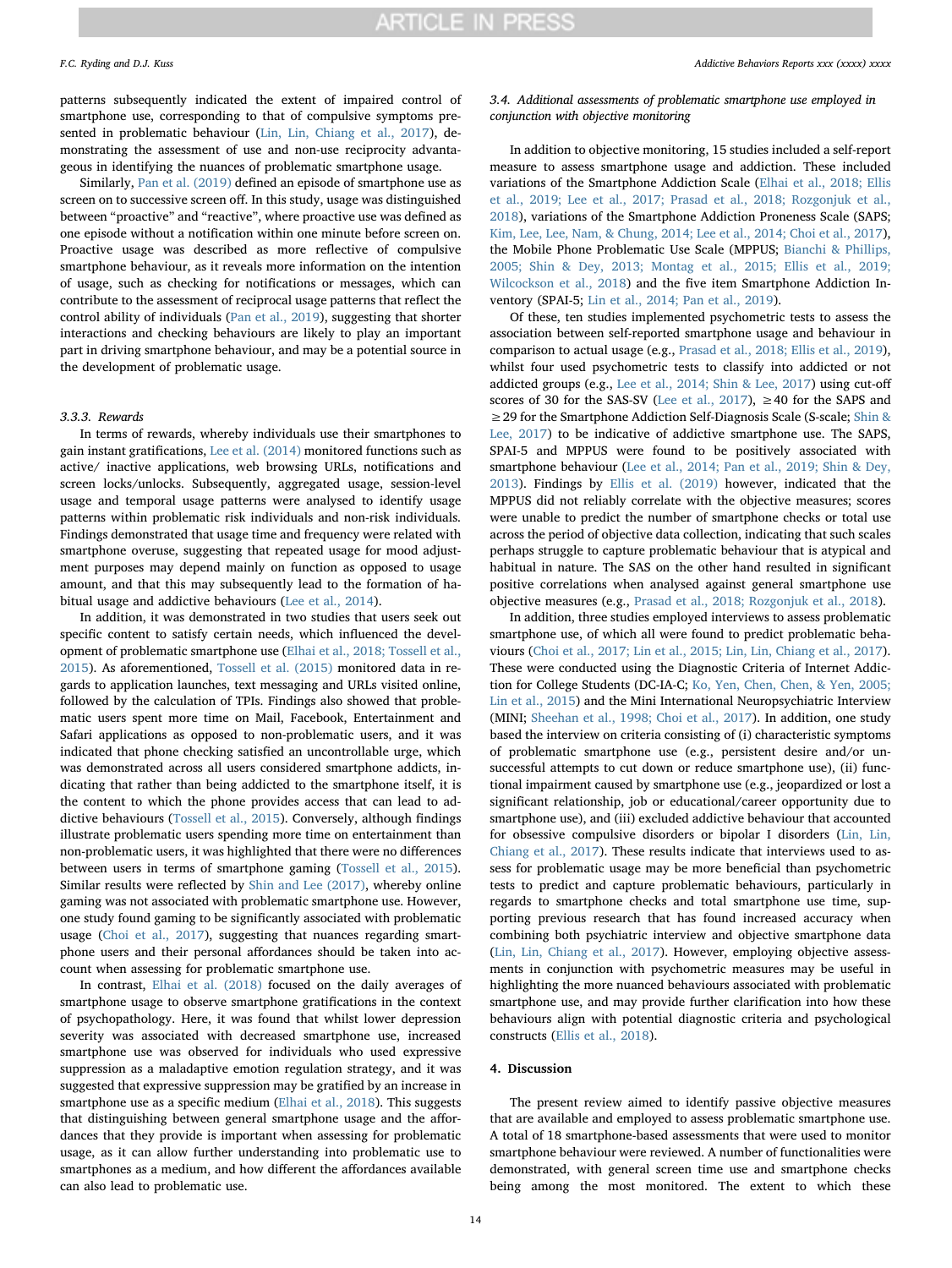functionalities capture problematic behaviour and smartphone use are discussed.

#### 4.1. Assessment of problematic usage

Usage time, in particular overuse of smartphones, is often the most utilised variable when assessing problematic smartphone behaviours ([Ellis et al., 2018](#page-16-17)), and was the most predominant function observed across all of the present studies, monitored through screen time (calculated either via screen locks/unlocks or screen time in hours or minutes). In particular, five of the reviewed studies indicated that an individual is considered a problematic user if their usage time exceeds a predefined usage amount ([Lee et al., 2014; Lin et al., 2015; Lin, Lin,](#page-16-29) [Chiang et al., 2017; Felisoni & Godoi, 2018; Lee et al., 2018\)](#page-16-29), which can be beneficial in terms of modelling further understanding of problematic smartphone usage when considered as a variable within research ([Gökçearslan, Mumcu, Ha](#page-16-34)şlaman, & Çevik, 2016). However, the cut-off times across these studies ranged between four to eight hours per day, the variability of which limits comparisons within findings and may further warrant issues when trying to establish the conceptualisation of problematic usage and the potential development of diagnostic criteria. This emphasises that a standardised baseline needs to be implemented to allow for comprehensive comparison and distinguishing between problematic and non-problematic use, if utilising a pre-defined usage cut-off is to be considered as a measure within research and especially if it were to extend into clinical assessment.

In addition, an excess of smartphone usage time does not necessarily indicate problematic behaviour [\(Andrews, Ellis, Shaw, & Piwek, 2015](#page-15-0)). Smartphone developments and increased internet access via these devices have meant that individuals are increasingly using their smartphones for a variety of things and for some, smartphones have become a substitute for the computer [\(Aljomaa, Al.Qudah, Albursan, Bakhiet, &](#page-15-1) [Abduljabbar, 2016](#page-15-1)), which can undermine methods of employing a cutoff time to distinguish between problematic and non-problematic usage if they are increasingly being used for work or informational purposes ([LaRose, Lin, & Eastin, 2003](#page-16-35)). However, one functionality that was employed within the present objective measures was the monitoring of specific applications, including when they were launched and the length of time being spent on these applications (e.g., [Choi et al., 2017;](#page-16-23) [Lee et al., 2018\)](#page-16-23). These measures can deduce what the user is engaged in whilst on their smartphone and can be highly beneficial in distinguishing between 'problematic' and 'required' usage [\(Ryding & Kaye,](#page-17-21) [2018\)](#page-17-21). For instance, it has been shown that problematic users tend to spend more time on social networking or communication sites, as opposed to educational purposes ([Kormas, Critselis, Janikian, Kafetzis, &](#page-16-36) [Tsitsika, 2011; Pivetta et al., 2019; Wu, Cheung, Ku, & Hung, 2013](#page-16-36)); findings which were consistent within the present review, demonstrating Facebook as one app most frequently engaged with by problematic users ([Tossell et al., 2015](#page-17-12)). However, findings also illustrated there to be no differences between problematic users and non-problematic users in regards to gaming ([Shin & Lee, 2017; Tossell et al.,](#page-17-3) [2015\)](#page-17-3). This is contrary to previous research indicating gaming is a predictor of problematic usage ([Liu et al., 2016\)](#page-16-7), albeit this may be due to the genre of game in the present studies. Specifically, it has been demonstrated that the genre of gaming is platform-specific, with smartphone gaming more ephemeral in comparison to online games via PC ([Jin, Chee, & Kim, 2013\)](#page-16-37), which is likely to lead to less immersive gaming interactions and subsequently lesser association with problematic smartphone use, which may reflect the results of the present review. This highlights that nuances surrounding gaming on smartphones need to be specified, so that affordances are clearly explored and understood as an entity in the conceptualisation of problematic smartphone use, particularly since internet-mediated gaming through smartphone may be classified under the remit of Gaming Disorder (GD) ([Ryding & Kaye, 2018\)](#page-17-21). Nevertheless, the findings of the present review highlight the importance of distinguishing between affordances available via smartphones, to further understand users' problematic usage of smartphones as a medium, in addition to how differential content types can lead to problematic smartphone use.

The notion of habitual smartphone use is often employed to explain problematic smartphone behaviour [\(Anshari et al., 2016; Lee, Kim, &](#page-16-38) [Choi, 2017; Van Deursen et al., 2015](#page-16-38)), whereby habitual use is strongly influenced by frequency of behaviour, such as checking the smartphone ([Neal, Wood, Labrecque, & Lally, 2012](#page-17-22)). A number of studies within the present review utilised various functions to monitor checking behaviour patterns and frequency of use, including timestamps, screen on and off counts (e.g., [Tossell et al., 2015; Lin, Lin, Chiang et al., 2017\)](#page-17-12), and notifications ([Ellis et al., 2019](#page-16-13)). Although notifications are not an assessment of behaviour, they can be used as a predictive measure in checking behaviour and are a more ecologically valid means of assessment in comparison to traditional methods, which cannot provide continual monitoring of usage patterns [\(Kanjo et al., 2017\)](#page-16-20). Moreover, lower Time per Interaction rates (calculated as duration in seconds/ number of launches) were exhibited by individuals with problematic smartphone use, indicating that shorter and more fragmented interactions are more likely to lead to habitual usage patterns [\(Tossell et al.,](#page-17-12) [2015\)](#page-17-12), whilst use and non-use reciprocity patterns provided the ability to observe compulsive behaviours associated with problematic usage ([Lin, Lin, Chiang et al., 2017\)](#page-16-28). Monitoring such variables can therefore provide a better measure of preoccupation with smartphones, whereby multiple checks are indicative of absent-minded, habitual usage ([Wilcockson et al., 2018\)](#page-17-14). It should be noted however, that habitual smartphone usage is not necessarily negative in nature; it can have a positive social feature by characterising an individual and predicting one's action, in addition to enabling multitasking in certain situations ([Wood & Neal, 2007](#page-17-23)). Rather, maladaptive habits can cause unintended behaviour that is activated by internal or external cues, for instance, when a user experiences urges, such as unintended smartphone checking for notifications ([Van Deursen et al., 2015\)](#page-17-24). Research has demonstrated that behaviour is controlled less by intentions when habit increases strength ([Danner, Aarts, & de Vries, 2008\)](#page-16-39), indicating that problematic smartphone usage is better described as a struggle to maintain effective self-regulation over maladaptive habit driven behaviour, in which habit and problematic usage, through loss of self-control, are part of the same continuum [\(Oulasvirta et al., 2012\)](#page-17-4). This signifies that checking habits constitute an important part in the behaviour driving smartphone use, making them a potential source of problematic behaviours [\(Oulasvirta et al., 2012](#page-17-4)), which should not be overlooked in future research that aims to further understand problematic smartphone use.

#### 4.2. Methodological challenges of objective passive monitoring

Although there are advantages of utilising objective passive monitoring within smartphone use research, there are also numerous challenges associated with this type of assessment.

Firstly, the time period of objective data collection varied considerably across studies, ranging from one week to one year ([Tossell](#page-17-12) [et al., 2015; Elhai et al., 2018](#page-17-12)). Generally, longer periods of data collection are considered more advantageous, allowing for the potential to produce richer information concerning patterns that may not be prominent in shorter studies ([Tossell et al., 2015\)](#page-17-12). However, it is crucial with real-time monitoring that participant compliance rates are considered. Although passive smartphone-based assessments are unobtrusive in nature and less burdensome than active monitoring, these types of assessment can have a noticeable impact on battery life on the device, which can lead to a decrease in user motivation and increased potential of participant dropout ([Bentley et al., 2019; Boonstra et al.,](#page-16-14) [2018\)](#page-16-14). However, it was highlighted in the present findings that a minimum of five days was enough to reflect weekly smartphone usage, while habitual behaviours can be reliably inferred within 48 h ([Wilcockson et al., 2018](#page-17-14)). Similarly, findings by [Pan et al. \(2019\)](#page-17-15)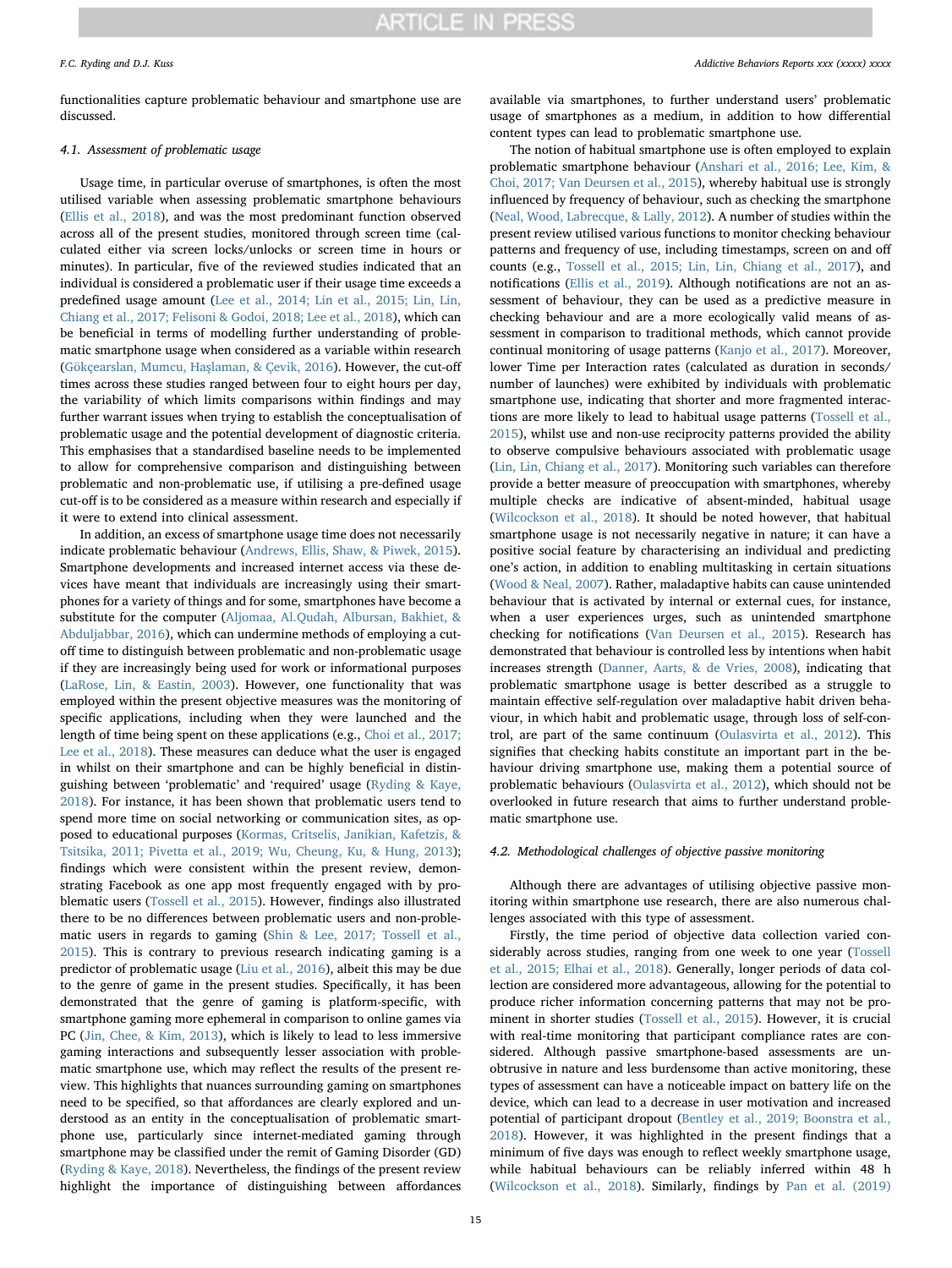demonstrated that assessing smartphone use duration across a two week period was sufficient to infer a two month period of smartphone usage, indicating that it may not be necessary to collect smartphone data across a long time frame. Nevertheless, it is likely that the timeperiod of data collection for smartphone usage patterns is dependent on the functionalities and variables being assessed, and should be considered carefully in future research to ensure optimisation of passive data monitoring, particularly when utilised within longer studies.

Secondly, participant privacy must be considered at all times, especially if data collection is perceived as personal, such as recording the content of messages or phone calls [\(Bentley et al., 2019\)](#page-16-14). Collecting such data can adversely impact user engagement and behaviour, particularly if their privacy is not guaranteed [\(Tossell et al., 2015\)](#page-17-12). It has been indicated that individuals are more reserved when commercial interests are concerned ([Bietz et al., 2015\)](#page-16-40), which may be attributed to lack of trust in technology ensuring data that is collected is kept confidential or scepticism that the information gained from passive monitoring is accurate and beneficial ([Dennison, Morrison, Conway, &](#page-16-41) [Yardley, 2013; Torous & Roberts, 2017\)](#page-16-41). Whilst ethical considerations were reported in several studies within the present review (e.g., [Lee](#page-16-26) [et al., 2017; Felisoni & Godoi, 2018](#page-16-26)), this highlights that privacy constraints are ensured within future studies. For example, the rationale of the study and the anonymisation process must be detailed prior the commencement of the study so that participants are aware of how their data are used, whilst researchers should implement methods, such as encryption to retain important data without collecting sensitive data ([Cornet & Holden, 2018; Tossell et al., 2015\)](#page-16-42).

Furthermore, analysing real-time behavioural monitoring is also complex in comparison to self-report assessments [\(Ellis et al., 2018](#page-16-17)). Particularly when data are collected continuously as with passive monitoring, data sets can become extremely large, with previous research demonstrating that a total of up to 9000 data points can be collected across a period of four weeks for each participant, dependent on the functionalities monitored ([Boonstra et al., 2018\)](#page-16-43). In addition, it is also difficult to map passive objective data onto specific variables of interest during research [\(Bentley et al., 2019\)](#page-16-14). However, although the large volume of data may make data interpretation more cumbersome, developments in the area of experience sampling may help to improve the complexities of passive data collection interpretation, facilitating adoption within smartphone-based research, whilst pre-built applications such as the Screen Time feature on iOS can provide access to simpler behavioural metrics [\(Ellis et al., 2019; Thai & Page-Gould,](#page-16-13) [2017\)](#page-16-13).

#### 5. Recommendations for future research

Considering the findings of the present review, six functionalities are recommended for researchers when assessing problematic smartphone usage: general usage time in (i) hours or minutes or (ii) screen on/off, (iii) most used applications, (iv) application launches and (v) length of app use and (vi) notifications.

Firstly, although general time spent on smartphones, either through hours or minutes, or screen on/off, can lack specificity in terms of patterns of usage, overuse of time spent on smartphones can model problematic smartphone use and provide a basis for discovering influential factors contributing to problematic usage ([Shin & Dey, 2013](#page-17-13)). However, consideration of contextual factors must be made, particularly if a pre-defined cut-off time to establish problematic use is implemented. Ideally, functionalities such as most used applications, app launches, and length of app use should be employed in conjunction with general usage time to enable insight into what the user is engaged in on the smartphone, and can be beneficial in distinguishing between 'problematic' and 'required' usage ([Ryding & Kaye, 2018\)](#page-17-21). In addition, frequency of use can be calculated via these functions to indicate habitual usage patterns, whilst notifications can indirectly predict checking behaviour, which can be indicative of absent-minded

F.C. Ryding and D.J. Kuss *Addictive Behaviors Reports xxx (xxxx) xxxx*

smartphone use.

It is also emphasised that future research addresses privacy more explicitly. Whilst passive monitoring can be beneficial in defining the behaviours associated with problematic smartphone use, future studies must comprehensively assess the acceptance and long term implementation of passive monitoring, as well as any adverse consequences that may arise through these means of data collection ([Holden & Karsh, 2010;](#page-16-44) [Cornet & Holden, 2018\)](#page-16-42).

## 6. Avenues for intervention in problematic smartphone use

Objective monitoring of smartphone behaviour can provide further directions in developing appropriate digital interventions in the field of problematic smartphone use. Although a number of applications have been developed to help users regulate their smartphone use, these applications lack psychological underpinning and are often not adaptable or tailored to address the specific needs of different people ([Van](#page-17-25) [Velthoven, Powell, & Powell, 2018\).](#page-17-25) Having the ability to assess the nuances of user behaviour via real-time monitoring can help towards identifying, understanding and challenging the underlying motivations in individual users, and allow for these behaviours to be targeted in detail within smartphone regulation apps ([Van Velthoven et al., 2018\)](#page-17-25).

## 7. Limitations

The present review is not without its limitations. Active smartphone-based assessments, such as EMA, were not included as they fell outside the scope of the review. In addition, due to the focus on smartphone functionalities, the review did not incorporate broader literature on specific psychological constructs (Griffi[ths, 2005\)](#page-16-5), which may implicate conclusions drawn regarding the extent passive objective data can operationalize specific constructs associated with problematic smartphone usage.

## 8. Conclusion

Overall, passive objective monitoring has vast potential in the domain of problematic smartphone usage, enabling the ability to gather both precise and ecologically valid data on real-time smartphone behaviour. As presented within the present review, applications within smartphones provide numerous functionalities, which can run in the background to capture both checking and usage behaviours and patterns across time. Despite the challenges associated with passive monitoring, when employed appropriately, these can drive both theoretical and practical developments surrounding the assessment and conceptualisation of problematic smartphone use and contribute to providing valuable insight within technology use research.

## Declaration of Competing Interest

The authors declare that they have no known competing financial interests or personal relationships that could have appeared to influence the work reported in this paper.

#### Appendix A. Supplementary material

Supplementary data to this article can be found online at [https://](https://doi.org/10.1016/j.abrep.2020.100257) [doi.org/10.1016/j.abrep.2020.100257.](https://doi.org/10.1016/j.abrep.2020.100257)

### References

<span id="page-15-1"></span>Aljomaa, S. S., Al.Qudah, M. F., Albursan, I. S., Bakhiet, S. F., & Abduljabbar, A. S. (2016). Smartphone addiction among university students in the light of some variables. Computers in Human Behavior, 61, 155–164. [https://doi.org/10.1016/j.chb.2016.03.](https://doi.org/10.1016/j.chb.2016.03.041) [041](https://doi.org/10.1016/j.chb.2016.03.041).

<span id="page-15-0"></span>Andrews, S., Ellis, D. A., Shaw, H., & Piwek, L. (2015). Beyond self-report: Tools to compare estimated and real-world smartphone use. PloS One, 10(10), e0139004.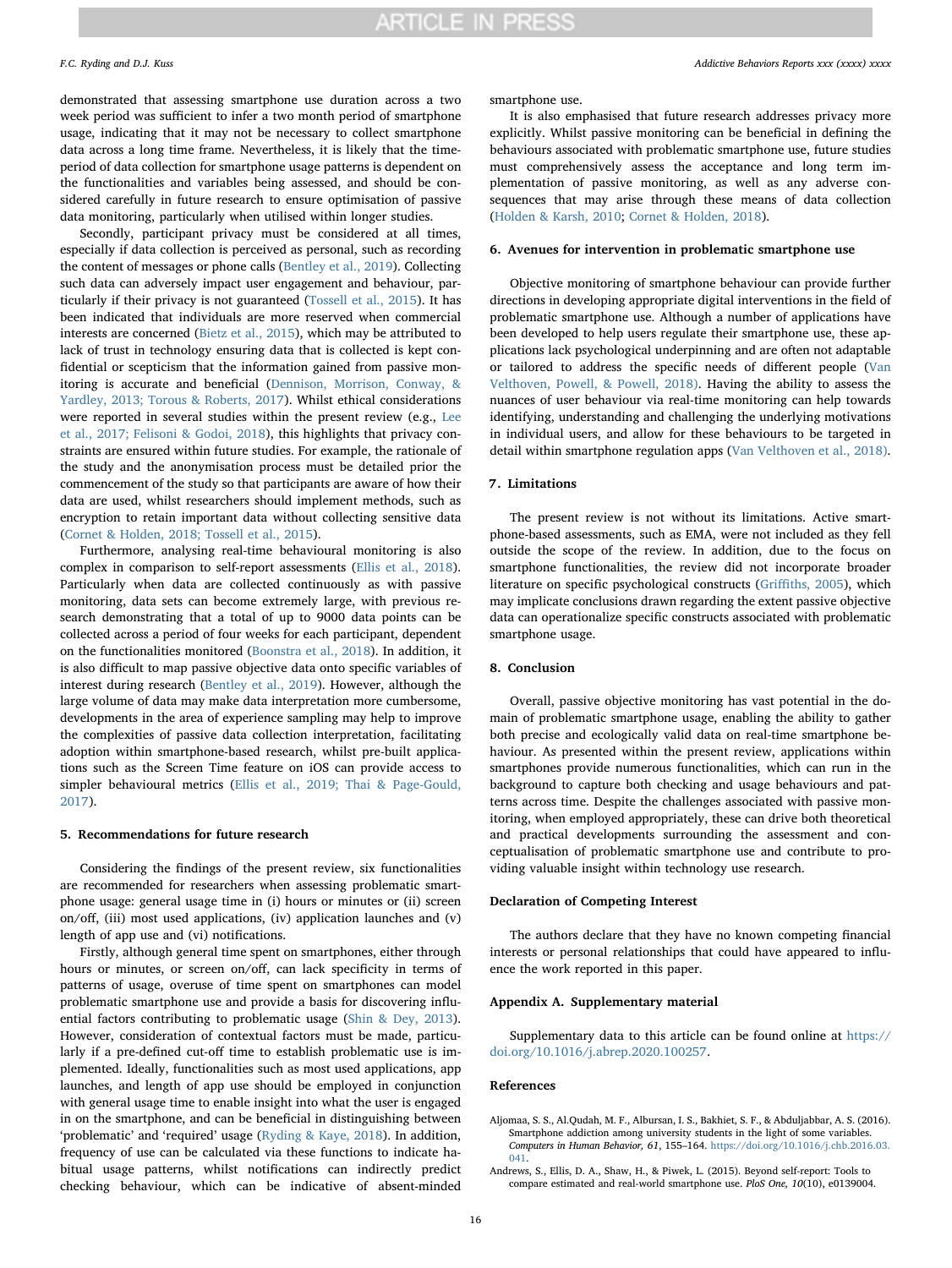<https://doi.org/10.1371/journal.pone.0139004>.

- <span id="page-16-38"></span>Anshari, M., Alas, Y., Hardaker, G., Jaidin, J. H., Smith, M., & Ahad, A. D. (2016). Smartphone habit and behavior in Brunei: Personalization, gender, and generation gap. Computers in Human Behavior, 64, 719–727. [https://doi.org/10.1016/j.chb.](https://doi.org/10.1016/j.chb.2016.07.063) [2016.07.063](https://doi.org/10.1016/j.chb.2016.07.063).
- <span id="page-16-19"></span>Asselbergs, J., Ruwaard, J., Ejdys, M., Schrader, N., Sijbrandij, M., & Riper, H. (2016). Mobile phone-based unobtrusive ecological momentary assessment of day-to-day mood: An explorative study. Journal of Medical Internet Research, 18(3), e72. [https://](https://doi.org/10.2196/jmir.5505) [doi.org/10.2196/jmir.5505](https://doi.org/10.2196/jmir.5505).
- <span id="page-16-4"></span>Bae, S. M. (2017). Smartphone addiction of adolescents, not a smart choice. Journal of Korean Medical Science, 32(10), 1563–1564. [https://doi.org/10.3346/jkms.2017.32.](https://doi.org/10.3346/jkms.2017.32.10.1563) [10.1563.](https://doi.org/10.3346/jkms.2017.32.10.1563)
- <span id="page-16-14"></span>Bentley, K. H., Kleiman, E. M., Elliott, G., Huffman, J. C., & Nock, M. K. (2019). Real-time monitoring technology in single-case experimental design research: Opportunities and challenges. Behaviour Research and Therapy, 117, 87–96. [https://doi.org/10.](https://doi.org/10.1016/j.brat.2018.11.017) [1016/j.brat.2018.11.017.](https://doi.org/10.1016/j.brat.2018.11.017)
- <span id="page-16-31"></span>Bianchi, A., & Phillips, J. G. (2005). Psychological predictors of problem mobile phone use. CyberPsychology & Behavior, 8(1), 39–51. [https://doi.org/10.1089/cpb.2005.](https://doi.org/10.1089/cpb.2005.8.39) [8.39](https://doi.org/10.1089/cpb.2005.8.39).
- <span id="page-16-40"></span>Bietz, M. J., Bloss, C. S., Calvert, S., Godino, J. G., Gregory, J., Claffey, M. P., ... Patrick, K. (2015). Opportunities and challenges in the use of personal health data for health research. Journal of the American Medical Informatics Association, 23(e1), e42–e48. [https://doi.org/10.1093/jamia/ocv118.](https://doi.org/10.1093/jamia/ocv118)
- <span id="page-16-0"></span>[Billieux, J. \(2012\). Problematic use of the mobile phone: A literature review and a](http://refhub.elsevier.com/S2352-8532(19)30186-5/h0045) pathways model. [Current Psychiatry Reviews, 8](http://refhub.elsevier.com/S2352-8532(19)30186-5/h0045)(4), 299–307.
- <span id="page-16-15"></span>Boase, J., & Ling, R. (2013). Measuring mobile phone use: Self-report versus log data. Journal of Computer-Mediated Communication, 18(4), 508–519. [https://doi.org/10.](https://doi.org/10.1111/jcc4.12021) [1111/jcc4.12021](https://doi.org/10.1111/jcc4.12021).
- <span id="page-16-43"></span>Boonstra, T. W., Nicholas, J., Wong, Q. J., Shaw, F., Townsend, S., & Christensen, H. (2018). Using mobile phone sensor technology for mental health research: Integrated analysis to identify hidden challenges and potential solutions. Journal of Medical Internet research, 20(7), e10131. <https://doi.org/10.2196/10131>.
- <span id="page-16-12"></span>[Boumosleh, J. M., & Jaalouk, D. \(2017\). Depression, anxiety, and smartphone addiction in](http://refhub.elsevier.com/S2352-8532(19)30186-5/h0060) [university students-A cross sectional study.](http://refhub.elsevier.com/S2352-8532(19)30186-5/h0060) PloS one, 12(8), e0182239.
- <span id="page-16-23"></span>Choi, J., Rho, M. J., Kim, Y., Yook, I. H., Yu, H., Kim, D. J., & Choi, I. Y. (2017). Smartphone dependence classification using tensor factorization. PloS one, 12(6), e0177629. <https://doi.org/10.1371/journal.pone.0177629>.
- Chung, J. E., Choi, S. A., Kim, K. T., Yee, J., Kim, J. H., Seong, J. W., ... Gwak, H. S. (2018). Smartphone addiction risk and daytime sleepiness in Korean adolescents. Journal of Paediatrics and Child Health, 54(7), 800–806. [https://doi.org/10.1111/jpc.](https://doi.org/10.1111/jpc.13901) [13901.](https://doi.org/10.1111/jpc.13901)
- <span id="page-16-42"></span>Cornet, V. P., & Holden, R. J. (2018). Systematic review of smartphone-based passive sensing for health and wellbeing. Journal of Biomedical Informatics, 77, 120–132.<br><https://doi.org/10.1016/j.jbi.2017.12.008>.
- <span id="page-16-39"></span>Danner, U. N., Aarts, H., & de Vries, N. K. (2008). Habit vs. intention in the prediction of future behaviour: The role of frequency, context stability and mental accessibility of past behaviour. British Journal of Social Psychology, 47(2), 245–265. [https://doi.org/](https://doi.org/10.1348/014466607X230876) [10.1348/014466607X230876.](https://doi.org/10.1348/014466607X230876)
- <span id="page-16-2"></span>Demirci, K., Akgönül, M., & Akpinar, A. (2015). Relationship of smartphone use severity with sleep quality, depression, and anxiety in university students. Journal of
- <span id="page-16-18"></span>Behavioral Addictions, 4(2), 85–92. [https://doi.org/10.1556/2006.4.2015.010.](https://doi.org/10.1556/2006.4.2015.010) Deng, T., Kanthawala, S., Meng, J., Peng, W., Kononova, A., Hao, Q., ... David, P. (2019). Measuring smartphone usage and task switching with log tracking and self- reports. Mobile Media & Communication, 7(1), 3–23. [https://doi.org/10.1177/](https://doi.org/10.1177/2050157918761491) [2050157918761491.](https://doi.org/10.1177/2050157918761491)
- <span id="page-16-41"></span>Dennison, L., Morrison, L., Conway, G., & Yardley, L. (2013). Opportunities and challenges for smartphone applications in supporting health behavior change: Qualitative study. Journal of Medical Internet Research, 15(4), e86. [https://doi.org/10.2196/jmir.](https://doi.org/10.2196/jmir.2583) [2583.](https://doi.org/10.2196/jmir.2583)
- <span id="page-16-1"></span>Elhai, J. D., Dvorak, R. D., Levine, J. C., & Hall, B. J. (2017). Problematic smartphone use: A conceptual overview and systematic review of relations with anxiety and depression psychopathology. Journal of Affective Disorders, 207, 251–259. [https://doi.org/](https://doi.org/10.1016/j.jad.2016.08.030) [10.1016/j.jad.2016.08.030](https://doi.org/10.1016/j.jad.2016.08.030).
- <span id="page-16-24"></span>Elhai, J. D., Tiamiyu, M. F., Weeks, J. W., Levine, J. C., Picard, K. J., & Hall, B. J. (2018). Depression and emotion regulation predict objective smartphone use measured over one week. Personality and Individual Differences, 133, 21–28. [https://doi.org/10.](https://doi.org/10.1016/j.paid.2017.04.051) [1016/j.paid.2017.04.051.](https://doi.org/10.1016/j.paid.2017.04.051)
- <span id="page-16-8"></span>Ellis, D. A. (2019). Are smartphones really that bad? Improving the psychological measurement of technology-related behaviors. Computers in Human Behavior, 97, 60–66. [https://doi.org/10.1016/j.chb.2019.03.006.](https://doi.org/10.1016/j.chb.2019.03.006)
- <span id="page-16-13"></span>Ellis, D. A., Davidson, B. I., Shaw, H., & Geyer, K. (2019). Do smartphone usage scales predict behavior? International Journal of Human-Computer Studies, 130, 86–92. [https://doi.org/10.1016/j.ijhcs.2019.05.004.](https://doi.org/10.1016/j.ijhcs.2019.05.004)
- <span id="page-16-17"></span>Ellis, D. A., Kaye, L. K., Wilcockson, T. D., & Ryding, F. C. (2018). Digital traces of behaviour within addiction: Response to Griffiths (2017). International Journal of Mental Health and Addiction, 16(1), 240–245. <https://doi.org/10.1007/s11469-017-9855-7>.
- Esmaeili Rad, M., & Ahmadi, F. (2018). A new method to measure and decrease the online social networking addiction. Asia-Pacific Psychiatry, 10(4), e12330. [https://doi.org/](https://doi.org/10.1111/appy.12330) [10.1111/appy.12330](https://doi.org/10.1111/appy.12330).
- <span id="page-16-22"></span>Felisoni, D. D., & Godoi, A. S. (2018). Cell phone usage and academic performance: An experiment. Computers & Education, 117, 175–187. [https://doi.org/10.1016/j.](https://doi.org/10.1016/j.compedu.2017.10.006) [compedu.2017.10.006.](https://doi.org/10.1016/j.compedu.2017.10.006)
- [Geser, H. \(2004\). Towards a sociological theory of the mobile phone.](http://refhub.elsevier.com/S2352-8532(19)30186-5/h0135) Human Technology, 1[\(1\), 45](http://refhub.elsevier.com/S2352-8532(19)30186-5/h0135)–57.
- <span id="page-16-6"></span>Giunchiglia, F., Zeni, M., Gobbi, E., Bignotti, E., & Bison, I. (2018). Mobile social media usage and academic performance. Computers in Human Behavior, 82, 177–185.

#### [https://doi.org/10.1007/978-3-319-67256-4\\_1.](https://doi.org/10.1007/978-3-319-67256-4_1)

- <span id="page-16-34"></span>Gökçearslan, Ş., Mumcu, F. K., Haşlaman, T., & Çevik, Y. D. (2016). Modelling smartphone addiction: The role of smartphone usage, self-regulation, general self-efficacy and cyberloafing in university students. Computers in Human Behavior, 63, 639–649. [https://doi.org/10.1016/j.chb.2016.05.091.](https://doi.org/10.1016/j.chb.2016.05.091)
- <span id="page-16-5"></span>Griffiths, M. (2005). A 'components' [model of addiction within a biopsychosocial fra](http://refhub.elsevier.com/S2352-8532(19)30186-5/h0150)mework. Journal of Substance use, 10(4), 191–[197 10.108014659890500114359.](http://refhub.elsevier.com/S2352-8532(19)30186-5/h0150)
- <span id="page-16-44"></span>Holden, R. J., & Karsh, B.-T. (2010). The technology acceptance model: Its past and its future in health care. Journal of Biomedical Informatics, 43(1), 159–172. [https://doi.](https://doi.org/10.1016/j.jbi.2017.12.008) [org/10.1016/j.jbi.2017.12.008](https://doi.org/10.1016/j.jbi.2017.12.008).
- [Jasso-Medrano, J. L., & Lopez-Rosales, F. \(2018\). Measuring the relationship between](http://refhub.elsevier.com/S2352-8532(19)30186-5/h0155) [social media use and addictive behavior and depression and suicide ideation among](http://refhub.elsevier.com/S2352-8532(19)30186-5/h0155) university students. [Computers in Human Behavior, 87](http://refhub.elsevier.com/S2352-8532(19)30186-5/h0155), 183–191.
- Jeong, S. H., Kim, H., Yum, J. Y., & Hwang, Y. (2016). What type of content are smartphone users addicted to?: SNS vs. games. Computers in Human Behavior, 54, 10–17. [https://doi.org/10.1016/j.chb.2015.07.035.](https://doi.org/10.1016/j.chb.2015.07.035)
- <span id="page-16-37"></span>Jin, D. Y., Chee, F., & Kim, S. (2013). Transformative mobile game culture: A sociocultural analysis of Korean mobile gaming in the era of smartphones. International Journal of Cultural Studies, 18(4), 413–429. [https://doi.org/10.1177/](https://doi.org/10.1177/1367877913507473) [1367877913507473.](https://doi.org/10.1177/1367877913507473)
- <span id="page-16-9"></span>Kang, S. J., Ha, J.-P., & Hambrick, M. E. (2015). A mixed-method approach to exploring the motives of sport-related mobile application among college students. Journal of Sport Management, 29, 272–290. <https://doi.org/10.1123/jsm.2013-0065>.
- <span id="page-16-20"></span>Kanjo, E., Kuss, D. J., & Ang, C. S. (2017). Notimind: Utilizing responses to smart phone notifications as affective sensors. IEEE Access, 5, 22023–22035. [https://doi.org/10.](https://doi.org/10.1109/ACCESS.2017.2755661) [1109/ACCESS.2017.2755661.](https://doi.org/10.1109/ACCESS.2017.2755661)
- <span id="page-16-3"></span>Kim, S. E., Kim, J. W., & Jee, Y. S. (2015). Relationship between smartphone addiction and physical activity in Chinese international students in Korea. Journal of Behavioral Addictions, 4(3), 200–205. <https://doi.org/10.1556/2006.4.2015.028>.
- <span id="page-16-30"></span>Kim, D., Lee, Y., Lee, J., Nam, J. K., & Chung, Y. (2014). Development of Korean smartphone addiction proneness scale for youth. PloS One, 9(5), e97920. [https://doi.](https://doi.org/10.1371/journal.pone.0097920) [org/10.1371/journal.pone.0097920](https://doi.org/10.1371/journal.pone.0097920).
- <span id="page-16-33"></span>Ko, C. H., Yen, J. Y., Chen, C. C., Chen, S. H., & Yen, C. F. (2005). Proposed diagnostic criteria of Internet addiction for adolescents. The Journal of Nervous and Mental Disease, 193(11), 728–733. [https://doi.org/10.1097/01.nmd.0000185891.13719.54.](https://doi.org/10.1097/01.nmd.0000185891.13719.54)
- <span id="page-16-36"></span>Kormas, G., Critselis, E., Janikian, M., Kafetzis, D., & Tsitsika, A. (2011). Risk factors and psychosocial characteristics of potential problematic and problematic internet use among adolescents: A cross-sectional study. BMC Public Health, 11(1), 595. [https://](https://doi.org/10.1186/1471-2458-11-595) [doi.org/10.1186/1471-2458-11-595](https://doi.org/10.1186/1471-2458-11-595).
- <span id="page-16-10"></span>Kuss, D. J., Kanjo, E., Crook-Rumsey, M., Kibowski, F., Wang, G. Y., & Sumich, A. (2018). Problematic mobile phone use and addiction across generations: The roles of psychopathological symptoms and smartphone use. Journal of Technology in Behavioral
- <span id="page-16-11"></span>Science, 3(3), 141–149. [https://doi.org/10.1007/s41347-017-0041-3.](https://doi.org/10.1007/s41347-017-0041-3) Kwon, M., Lee, J. Y., Won, W. Y., Park, J. W., Min, J. A., Hahn, C., ... Kim, D. J. (2013). Development and validation of a smartphone addiction scale (SAS). PloS one, 8(2), e56936. [https://doi.org/10.1371/journal.pone.0056936.](https://doi.org/10.1371/journal.pone.0056936)
- <span id="page-16-35"></span>LaRose, R., Lin, C. A., & Eastin, M. S. (2003). Unregulated Internet usage: Addiction, habit, or deficient self-regulation? Media Psychology, 5(3), 225–253. [https://doi.org/](https://doi.org/10.1207/s1532785xmep0503_01) [10.1207/s1532785xmep0503\\_01.](https://doi.org/10.1207/s1532785xmep0503_01)
- <span id="page-16-26"></span>Lee, H., Ahn, H., Nguyen, T. G., Choi, S. W., & Kim, D. J. (2017). Comparing the selfreport and measured smartphone usage of college students: A pilot study. Psychiatry Investigation, 14(2), 198. <https://doi.org/10.4306/pi.2017.14.2.198>.
- <span id="page-16-25"></span>Lee, M., Han, M., & Pak, J. (2018). Analysis of behavioral characteristics of smartphone addiction using data mining. Applied Sciences, 8(7), 1191. [https://doi.org/10.3390/](https://doi.org/10.3390/app8071191) [app8071191](https://doi.org/10.3390/app8071191).
- Lee, H., Kim, J. W., & Choi, T. Y. (2017). Risk factors for smartphone addiction in Korean adolescents: Smartphone use patterns. Journal of Korean Medical Science, 32(10), 1674–1679. [https://doi.org/10.3346/jkms.2017.32.10.1674.](https://doi.org/10.3346/jkms.2017.32.10.1674)
- <span id="page-16-29"></span>Lee, U., Lee, J., Ko, M., Lee, C., Kim, Y., Yang, S., ... Song, J. (2014). Hooked on smartphones: An exploratory study on smartphone overuse among college students. Proceedings of the 32nd annual ACM conference on Human Factors in Computing Systems (pp. 2327–2336). . [https://doi.org/10.1145/2556288.2557366.](https://doi.org/10.1145/2556288.2557366)
- <span id="page-16-32"></span>Lin, Y. H., Chang, L. R., Lee, Y. H., Tseng, H. W., Kuo, T. B., & Chen, S. H. (2014). Development and validation of the Smartphone Addiction Inventory (SPAI). PloS One, 9(6), e98312. [https://doi.org/10.1371/journal.pone.0098312.](https://doi.org/10.1371/journal.pone.0098312)
- <span id="page-16-16"></span>Lin, Y. H., Lin, Y. C., Lee, Y. H., Lin, P. H., Lin, S. H., Chang, L. R., Tseng, Yen, L. Y., Yang, C. C., & Kuo, T. B. (2015). Time distortion associated with smartphone addiction: Identifying smartphone addiction via a mobile application (App). Journal of Psychiatric Research, 65, 139–145. [https://doi.org/10.1016/j.jpsychires.2015.04.003.](https://doi.org/10.1016/j.jpsychires.2015.04.003)
- <span id="page-16-28"></span>Lin, Y. H., Lin, P. H., Chiang, C. L., Lee, Y. H., Yang, C. C. H., Kuo, T. B. J., & Lin, S. H. (2017b). Incorporation of mobile application (app) measures into the diagnosis of smartphone addiction. The Journal of Clinial Psychiatry, 7(7), 866-872. [https://doi.](https://doi.org/10.4088/JCP.15m10310) [org/10.4088/JCP.15m10310.](https://doi.org/10.4088/JCP.15m10310)
- <span id="page-16-27"></span>[Lin, Y. H., Lin, Y. C., Lin, S. H., Lee, Y. H., Lin, P. H., Chiang, C. L., ... Kuo, T. B. J. \(2017a\).](http://refhub.elsevier.com/S2352-8532(19)30186-5/h0255) [To use or not to use? Compulsive behavior and its role in smartphone addiction.](http://refhub.elsevier.com/S2352-8532(19)30186-5/h0255) [Translational Psychiatry, 7](http://refhub.elsevier.com/S2352-8532(19)30186-5/h0255)(2), e1030.
- <span id="page-16-7"></span>Liu, C.-H., Lin, S.-H., Pan, Y.-C., & Lin, Y.-H. (2016). Smartphone gaming and frequent use pattern associated with smartphone addiction. Medicine, 95(28), e4068. [https://doi.](https://doi.org/10.1097/MD.0000000000004068) [org/10.1097/MD.0000000000004068.](https://doi.org/10.1097/MD.0000000000004068)
- Lopez-Fernandez, O., Honrubia-Serrano, L., Freixa-Blanxart, M., & Gibson, W. (2014). Prevalence of problematic mobile phone use in British adolescents. CyberPsychology, Behavior, and Social Networking, 17(2), 91–98. [https://doi.org/10.1089/cyber.2012.](https://doi.org/10.1089/cyber.2012.0260) [0260.](https://doi.org/10.1089/cyber.2012.0260)
- <span id="page-16-21"></span>Markowetz, A., Błaszkiewiscz, K., Montag, C., Switala, C., & Schlaepfer, T. E. (2014). Psycho-informatics: Big data shaping modern psychometrics. Medical Hypotheses, 82(4), 405–411. <https://doi.org/10.1016/j.mehy.2013.11.030>.